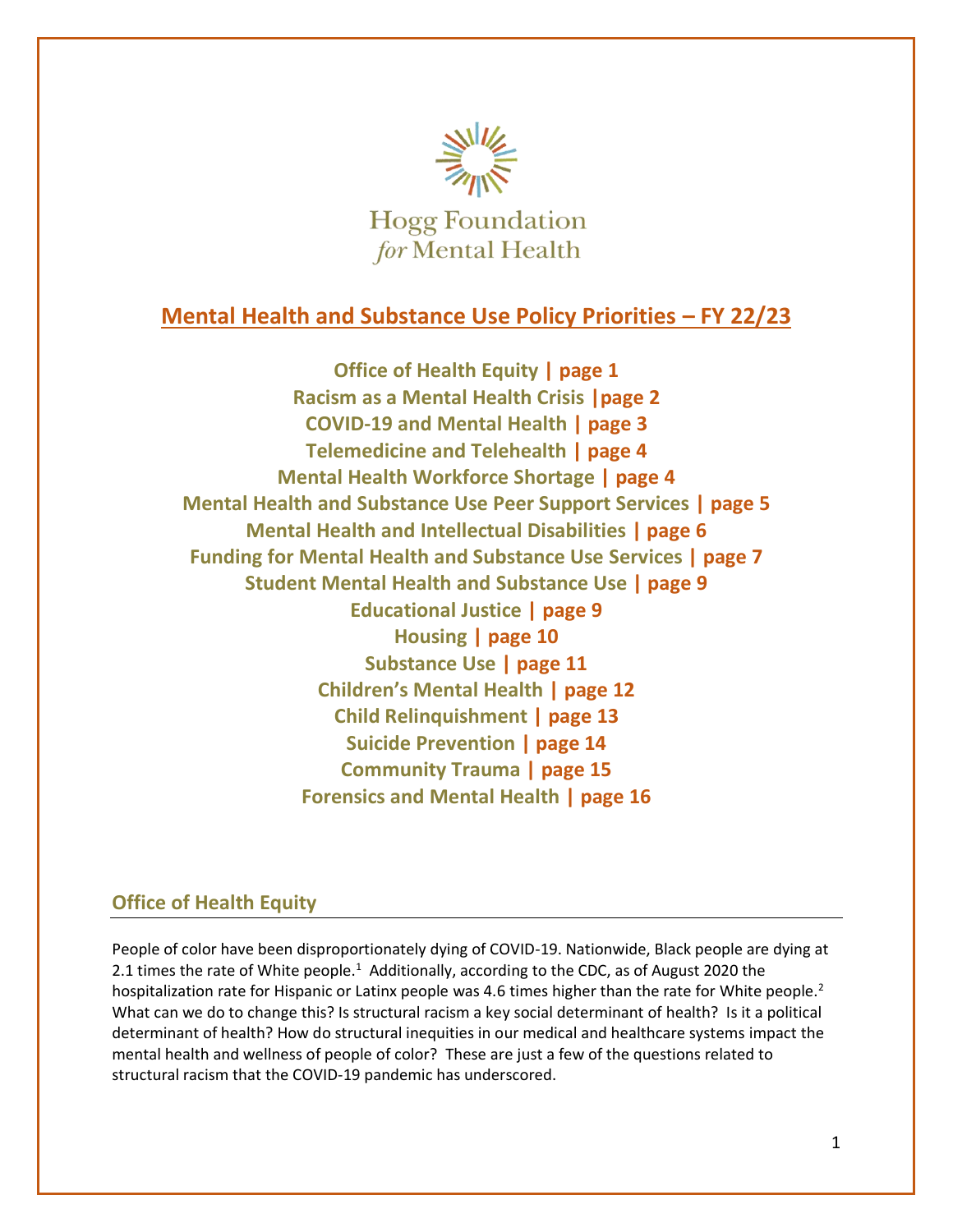Recent events across the country and in Texas have highlighted what the data has shown—systemic racial biases exist throughout our institutional systems, creating significant disparities in health and social services.<sup>3</sup> People of color have less access to quality healthcare, including mental health care, as a result of those disparities.<sup>4</sup> Additionally, when healthcare is available, it is less likely to be culturally sensitive to the various racial and ethnic groups, and less likely to address the specific needs of those seeking services. 5

The data and research show that significant systemic inequities and disparities in healthcare exist throughout the nation between urban and rural areas. However, while the studies recognize the geographic disparities, little attention has been paid to the racial/ethnic disparities experienced within rural communities. According to a study at the CDC:

*Researchers often refer to the differences between rural and urban communities when discussing disparities in rural health; less frequently discussed are the racial/ethnic disparities experienced within rural communities. The results of this study indicate that assessing rural data at only the population level prevents identification of important disparities. These results underscore that race/ethnicity should be considered when assessing differences within rural communities.<sup>6</sup>*

### **RECOMMENDATIONS**

- Create an Office of Health Equity to correct the inequities inherent in the systems of services and supports in Texas. This office could provide the resources needed to:
	- $\circ$  Collaborate across agencies working to identify and eliminate systemic barriers to accessing healthcare services, including those that support mental well-being;
	- o Provide training and technical assistance to agencies and communities;
	- $\circ$  Collect and analyze data to identify barriers and develop potential solutions;
	- $\circ$  Provide programmatic assistance to help organizations implement changes; and
	- o Disseminate information that promotes health equity.
- All state agencies should review new policy initiatives, rules, statutes, programs and services through an equity lens to ensure that existing disparities are addressed and that new disparities are not being created.

### **RACISM AS A MENTAL HEALTH CRISIS**

Institutional racism, disparities, and inequities exist in Texas healthcare systems, as they do across the nation. This causes and exacerbates already existing trauma, anxiety, depression, PTSD, substance use, and other mental health conditions. Communities of color face discrimination that prevent them from accessing healthcare, including mental health and substance use treatments, services, and supports. The global COVID-19 pandemic and subsequent economic downturn disproportionately impacted communities of color and heightened those disparities. Additionally, the murders and shootings of George Floyd, Jacob Blake, Breonna Taylor, Ahmaud Arbery, and numerous other Black Americans in 2020 has sparked global unrest against racism and police brutality. Various racial health disparities have resulted in institutional oppression of people of color, and policy solutions must address these systemic barriers to equity.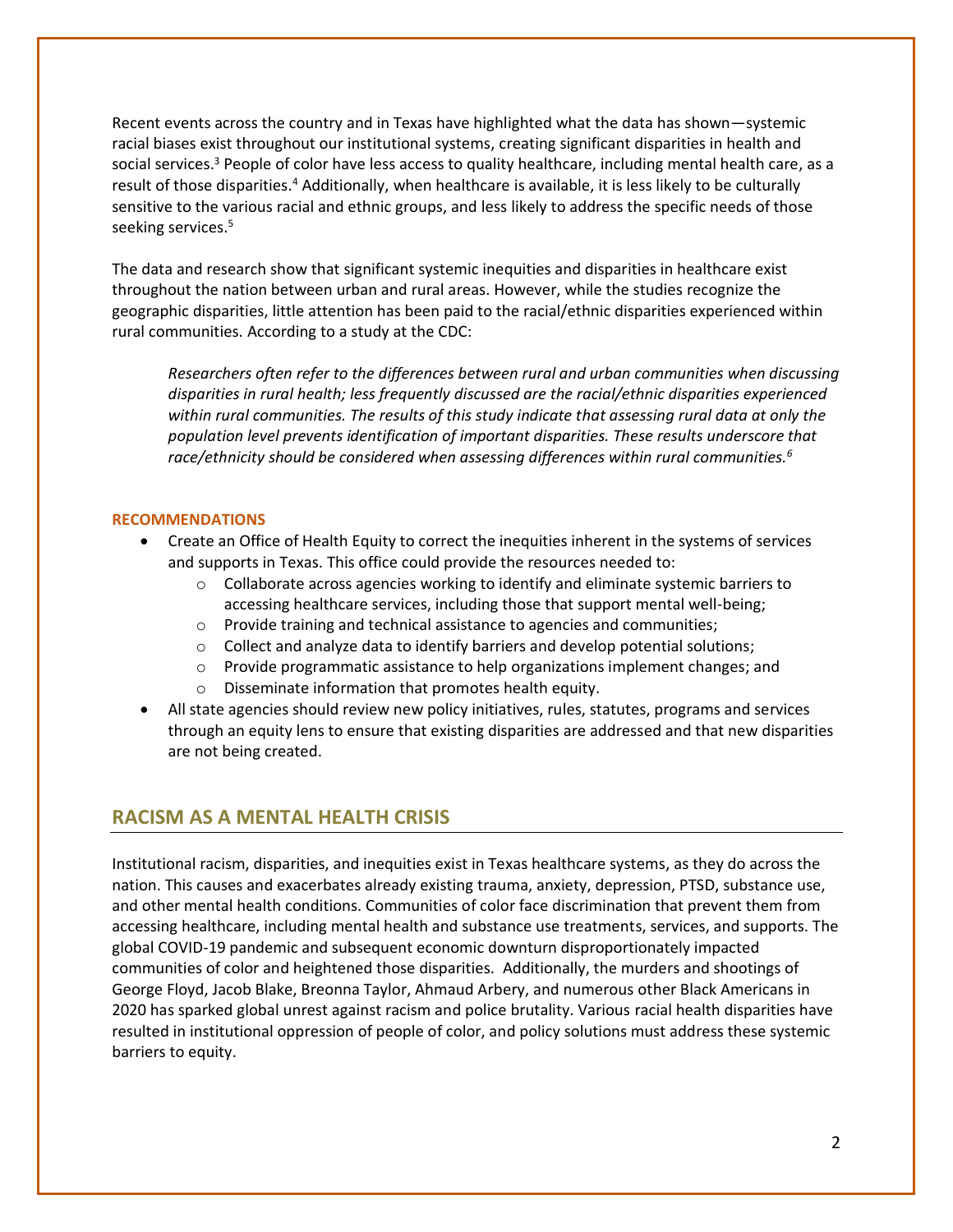#### **RECOMMENDATIONS**

- Expand Medicaid statewide to provide low-income people of color healthcare that covers mental health and substance use treatments and supports.
- Increase voter registration outreach, and combat the targeted disenfranchisement of Black and Latinx citizens in Texas. Disenfranchisement has reduced these populations' abilities to elect lawmakers dedicated to representing their policy interests, including issues related to mental health.
- Codify the Texas Commission on Law Enforcement's (TCOLE) June 2020 policy to mandate that implicit bias training be taught in a course that all law enforcement officers must take. Additionally, these trainings should be made reoccurring. Trainings should cover the topics of racial bias, de-escalation, and prejudices, especially when officers are potentially dealing with people with mental health/cognitive/developmental/physical disabilities.
- Ban chokeholds and no-knock warrants by law enforcement officers, require officers to intervene and render aid if a colleague is using excessive force, and weaken qualified immunity to allow victims of police brutality to hold the officers accountable.
- Incentivize allocation of funds and resources towards public school funding in communities of color. This could be done by utilizing subsidies or matching programs, amongst other strategies.
- Reduce disproportionality in classroom removals and exclusionary school discipline by requiring disparities and discipline improvement plans, and by directing TEA to identify best-practices and technical assistance for evaluating policies and procedures through an equity lens.

## **COVID-19 and MENTAL HEALTH**

The foundation is keenly aware of the myriad of consequences this pandemic has had on individuals,

families, communities, and our country. We first want to express our heartfelt sadness and offer our sympathies to those who have first-hand experience of this vicious virus, especially those who have lost family members and friends to its attacks. We know that your world has changed forever and the losses you have experienced are profound. The foundation recognizes the enormous impact of COVID-19 on our individual and collective mental health and well-being, both in the short-term and for years to come.

The increased need for treatment and services will obviously stress our current mental health and substance use systems already experiencing workforce shortages and challenges associated with access to supports. The 87<sup>th</sup> Legislature will face the intersection of an underfunded system with an insufficient provider base, as well as an increased need for mental health and substance use services and supports.

*Adults in the U.S. are experiencing considerably elevated adverse mental health conditions associated with COVID-19. Younger adults, racial/ethnic minorities, essential workers and unpaid adult caregivers reported having experienced disproportionately worse mental health outcomes, increased substance use, and elevated suicidal ideation.*

Czeisler, M, Lane RI, Petrosky E, et al. Mental Health, Substance Use, and Suicidal Ideation Furing the COVID-19 Pandemic – United States, June 24-30, 2020. MMWR Morb Mortal Wkly Rep 2020; 69:1049-1057.

#### **RECOMMENDATIONS**

• Continue to fund existing mental health and substance use services.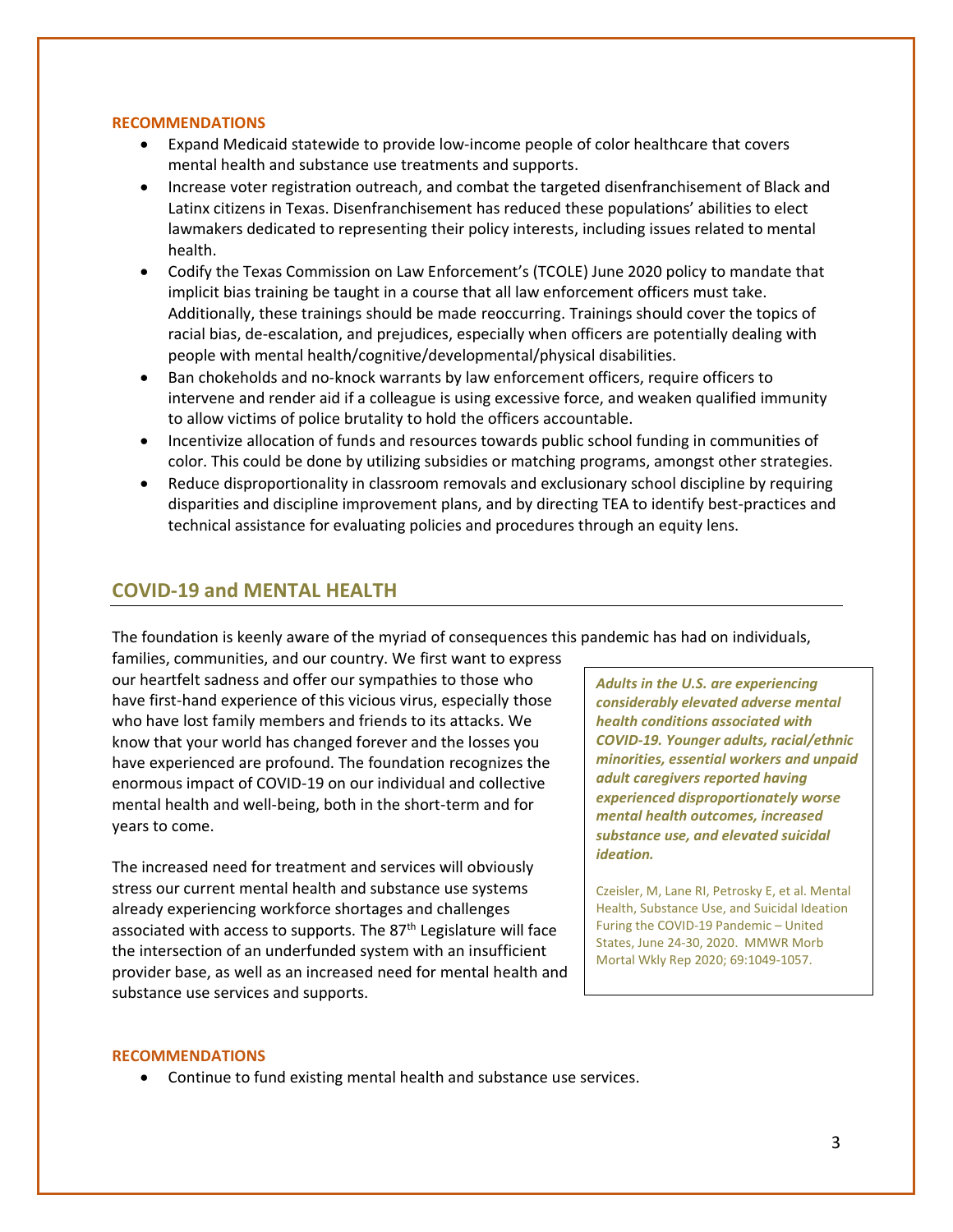- Analyze the incoming data to determine unmet need for mental health and substance use services created by the COVID-19 pandemic and provide the needed resources to fill identified gaps.
- Collect disaggregated data by race, ethnicity, gender, rural and urban areas, age, and access to healthcare coverage.

## **TELEMEDICINE and TELEHEALTH**

The COVID-19 pandemic has amplified the need to expand access to mental health and substance use services through telemedicine and telehealth delivery models. Telemedicine/telehealth are healthcare services delivered using telecommunication technologies while the provider and the recipient of the services are in different locations. Telemedicine refers to services delivered by a licensed physician or other health professional operating under physician supervision through delegation authority. Telehealth offers healthcare services, including mental health and substance use services, delivered via technology by professionals other than physicians.

While telehealth is not optimal for everyone, recent flexibility of the rules has expanded access to mental health services for many who face transportation, childcare, and other challenges related to inperson clinic services. Additionally, the use of expanded telemedicine/telehealth has helped to addressed the significant mental health workforce shortages impacting rural and frontier areas of Texas. While telemedicine/telehealth services do not increase the number of mental health and substance use providers in the state, they do offer significant opportunities for expanding access to available providers.

Both the federal and Texas state governments have expanded the allowable use of telemedicine and telehealth services during the emergency period. Additionally, on September 1, 2020, Congressman Roger Williams (R-TX-25) introduced the *Ensuring Telehealth Expansion Act* that would extend the expanded telehealth provisions of the CARES Act until December 31, 2025. This legislation would remove site restrictions to allow patients to receive services in their homes, and would require that providers be reimbursed at the same rate as face-to-face visits.<sup>7</sup>

#### **RECOMMENDATIONS**

- Continue to allow the use of telemedicine/telehealth (including telephonic-only use) to establish physician-patient relationships;
- Ensure reimbursement parity for mental health and substance use telehealth services.
- Continue the use of telemedicine/telehealth for diagnoses, treatment, ordering tests, and prescribing medications for mental health and substance use services as allowed during the COVID-19 emergency orders.
- Expand broadband access throughout Texas to ensure that every household has access to reliable internet services.

## **MENTAL HEALTH WORKFORCE SHORTAGE**

Meeting the needs of Texans with mental health and substance use conditions requires a robust and diverse behavioral health workforce. Texas faces critical shortages for many licensed mental health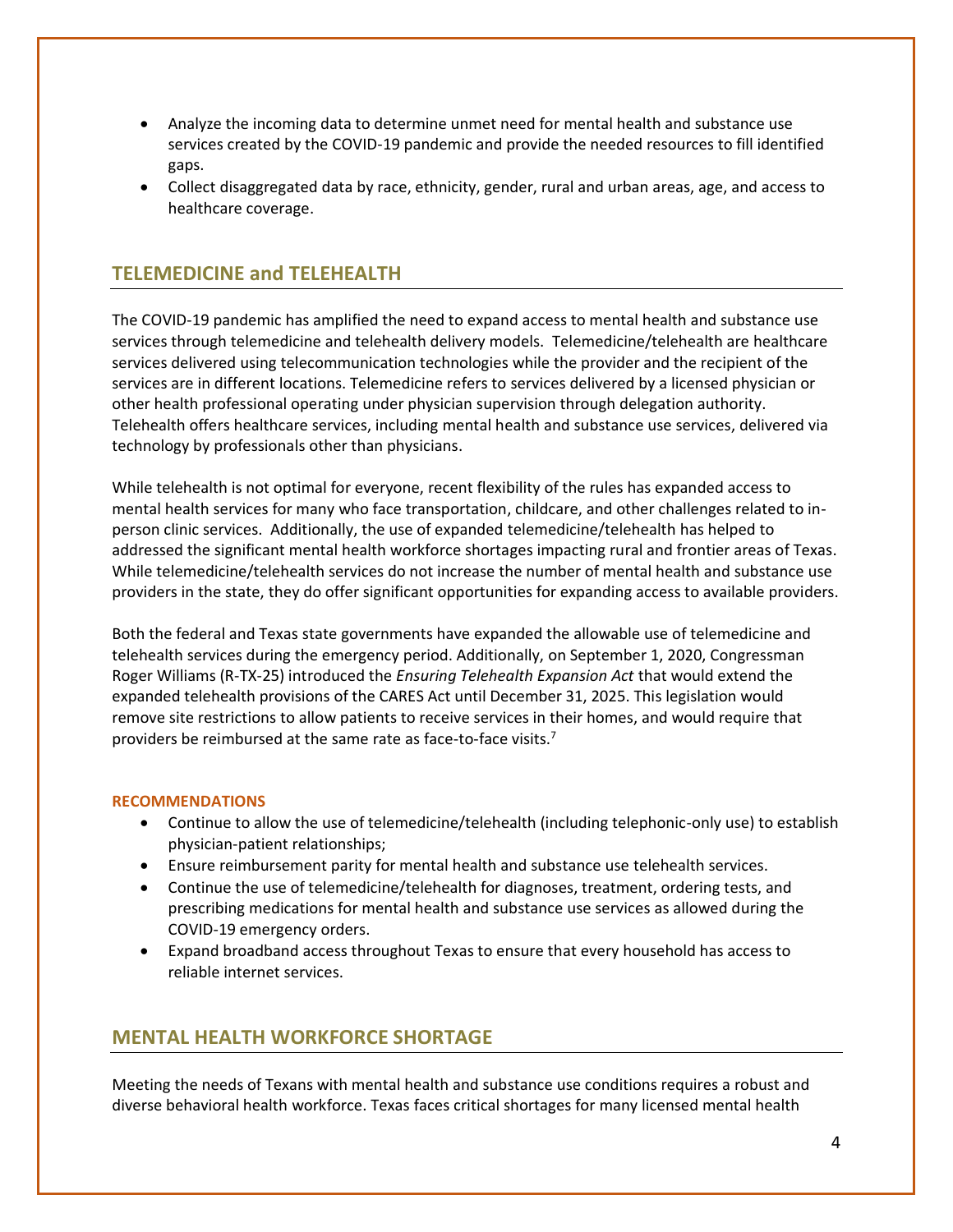professionals, including: psychiatrists, psychologists, professional counselors, clinical social workers, marriage/family counselors, certified mental health peer specialists/certified recovery peer specialists, and advanced practice psychiatric nurses. As of June 30, 2020, an analysis by the US Health Resources and Services Administration (HRSA) of mental health professional shortages estimated that Texas had only met 36 percent of the state's need.<sup>8</sup> In 2019, 173 Texas counties did not have a single licensed psychiatrist, which left over 2.7 million Texans living in counties without access to a psychiatrist. An additional 24 counties only had one psychiatrist, serving over 970,000 individuals.<sup>9</sup>

Mental health and substance use workforce challenges are not new, and they continue to exacerbate the shortage of available treatment options. Additionally, the COVID-19 pandemic is projected to increase rates of mental health and substance use conditions, thereby significantly increasing the demand for services and amplifying the workforce shortage.<sup>10</sup> Continued population growth and the increasing awareness of trauma caused by institutional racism will contribute to not only a greater need for more mental health and substance use service providers, but also the need for providers with the ability to serve diverse populations with varied experiences.

The majority of mental health and substance use services are provided by professionals other than psychiatrists, including: primary care physicians, nurses, social workers, physician's assistants, certified peer specialists/certified recovery peer specialists, family partners, licensed chemical dependency counselors, community health workers, psychologists, and more. In many parts of Texas, significant shortages of these providers exist. It is important to note that primary care providers (PCPs) deliver more than half of all mental health services for common mental health conditions.<sup>11</sup> While the Texas Child Mental Health Care Consortium created by SB 11 (86<sup>th</sup>, Taylor/Bonnen) offers support to pediatricians and children's PCPs, family physicians and other PCPs caring for adults do not have that same level of consultative services and mental health professional support.

### **RECOMMENDATIONS**

- The Texas Health and Human Services Commission (HHSC) Mental Health Workforce Workgroup spent the past year reviewing prior studies and reports to develop a plan to address this workforce crisis. The recommendations included in the plan should be analyzed, funded, and implemented.
- Focus recruitment efforts and outreach programs on behavioral health graduate programs at historically black colleges and universities and other schools with high racial minority enrollment.
- Create and appoint a multi-disciplinary working group, independent of any other advisory committee or working group, to research and explore behavioral health professionals' education, licensing, and scope of practice to ensure that they are operating at the full potential of their licensure.
- Create supervision hubs for behavioral health providers in need of clinical supervision. Fund stipends to cover the costs of clinical supervision for services in rural and underserved areas.

## **MENTAL HEALTH AND SUBSTANCE USE PEER SUPPORT SERVICES**

Peer support services are a critical component of the Texas mental health and substance use workforce. HHSC should be commended for their recognition and validation of peer support services and continued efforts to improve, expand, and enhance these services to support recovery.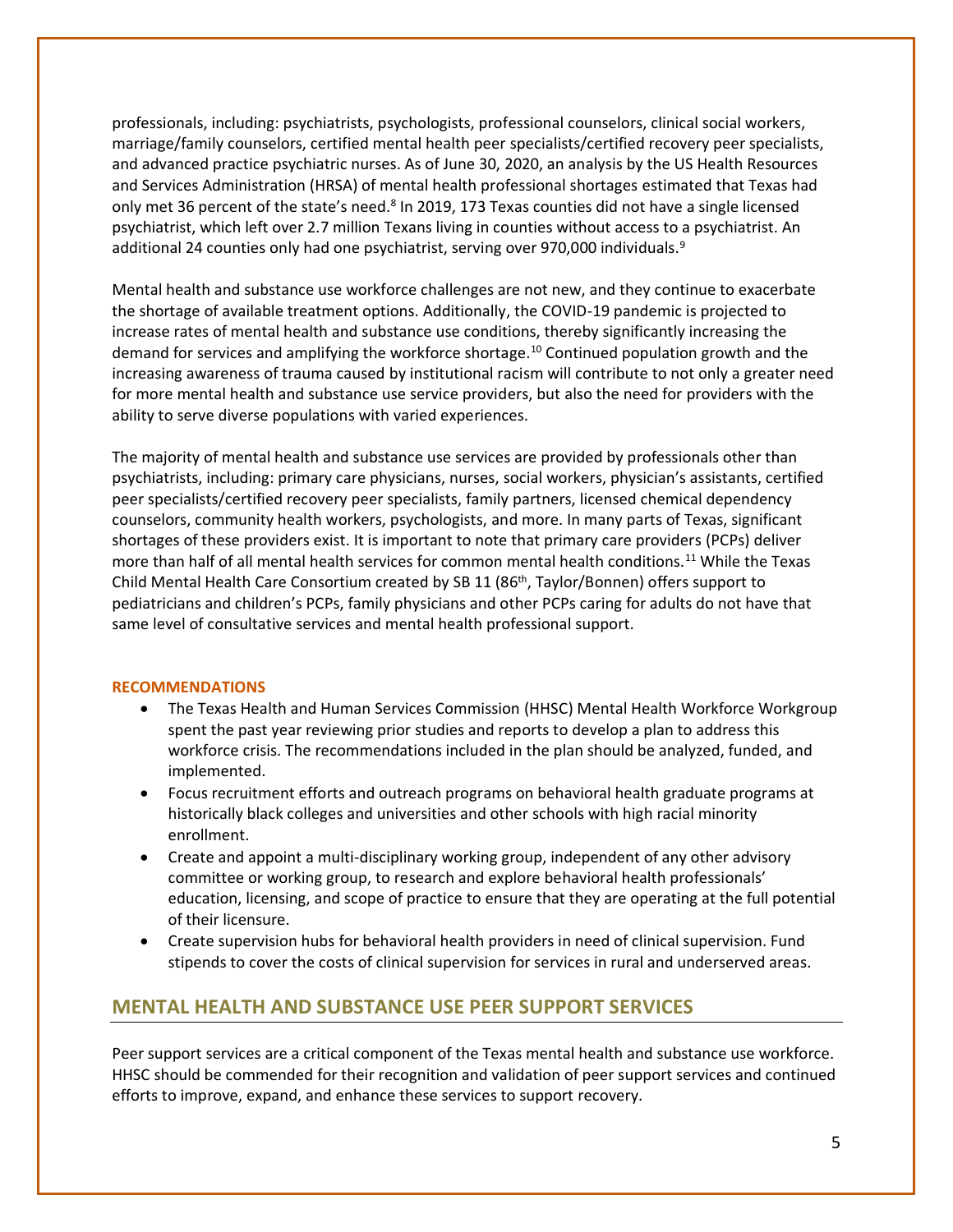Peer supports are provided by trained and certified individuals with lived experience of mental health and/or substance use conditions. These individuals help others achieve long-term recovery. Peer specialists offer emotional support, share knowledge, teach skills, provide practical assistance, and connect people with resources, opportunities, and communities of support.<sup>12</sup>

Peer specialists provide services at local mental and behavioral health authorities (LMHAs/LBHAs), peerrun service providers, state hospitals, substance use recovery community-based organizations, recovery organizations, emergency departments, treatment organizations, and more. Common tasks performed by peer specialists include:

- Helping individuals self-advocate
- Connecting people to resources and employment services
- Goal setting
- Facilitating support groups
- Outreach and engagement
- Face-to-face recovery coaching
- Telephone peer support

While HB 1486 (86<sup>th</sup>, Price/Schwertner) included provisions to allow Medicaid reimbursement for peer support services, the current reimbursement rates are extremely low. The rates have resulted in a number of organizations declining to use the Medicaid billing code or offer the services. Additionally, while the legislation did not limit eligibility for peer support services to adults, HHSC has prevented adolescents and young adults from eligibility through policy rules. The result of this poor policy decision has resulted in 18-year olds being allowed to be certified as peer specialists, but not eligible to receive peer support services.

#### **RECOMMENDATIONS**

- Increase the Medicaid reimbursement rate for peer support services to a level that reflects the value of the services being provided and the integrity of the profession.
- Change eligibility requirements to allow individuals under 21 years of age to receive services provided by certified peer specialists and certified recovery coach specialists.
- Continue to support the expansion of peer support and family partner services in Texas to enhance recovery services and bridge the gaps created by the mental health and substance use workforce shortages.
- Collaborate with HHSC, recovery community organizations (RCOs), and other regional stakeholders to create regional centers of excellence for providers and peer specialists to expand training, credentialing and access to behavioral health peer specialists.

### **MENTAL HEALTH AND INTELLECTUAL DISABILITIES**

Intellectual disabilities (ID) are a type of developmental disability that impacts cognitive and adaptive functioning. People with ID experience a higher rate of mental health conditions than the general population. The prevalence of diagnosed mental health conditions in individuals with ID is estimated to be between 32 percent and 40 percent, compared with approximately 20 percent in the general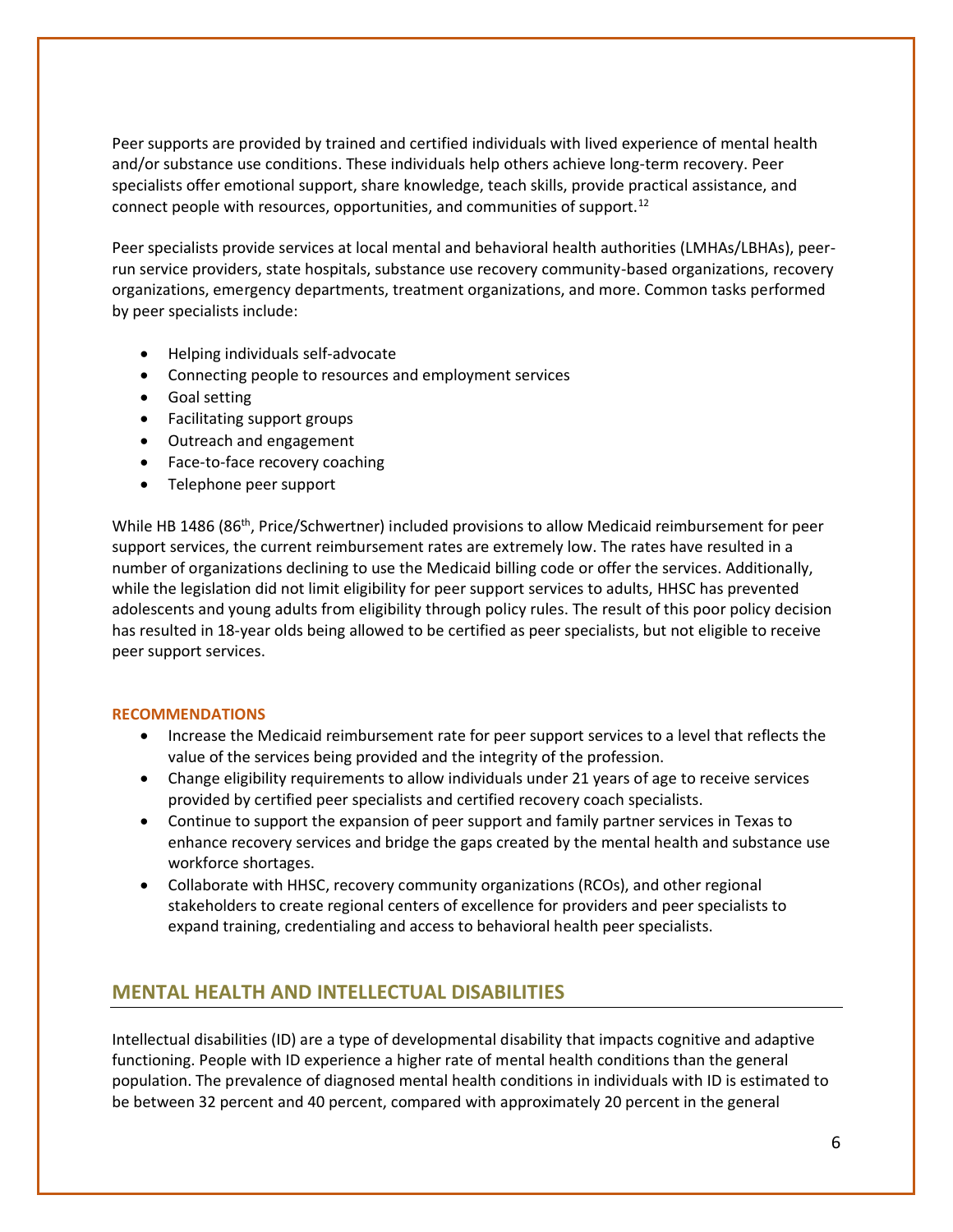population.<sup>13</sup> Additionally, studies have shown that diagnosed mental health conditions in individuals with ID can be more severe and more difficult to diagnose than in the general population.<sup>14</sup> Yet, while people with ID are more likely to have a co-occurring mental health condition, they often do not have access to appropriate mental healthcare.<sup>15,16,17</sup> Service delivery is particularly fragmented for this population, as services may come from the mental health agencies or the ID agencies, but rarely both.<sup>18</sup> Additionally, services for people with ID often focus on behavior management rather than mental health treatment and support.

The public mental health system in Texas is based on the belief that recovery is possible, however this is rarely applied to individuals with ID and co-occurring mental health conditions. Access to evidencebased treatment and recovery support services is crucial for achieving recovery. Unfortunately, often the first line of "treatment" for an individual with IDD is limited to psychopharmacology—psychotropic drugs are frequently used to control and manage behaviors, which may address the symptoms but not the cause. <sup>19</sup> This approach significantly reduces opportunities for recovery, and may serve to perpetuate any challenging behaviors.

People with ID face a "cascade of disparities" when accessing healthcare.<sup>20,21</sup> Access to appropriate *mental health* treatment remains particularly difficult for many in this population. Barriers to receiving appropriate mental health care include lack of formal training for providers, diagnostic overshadowing (attributing behaviors to the disability and not assessing for mental health conditions), unwillingness of providers to serve people with ID, difficulty in facilitating communication between consumers and providers, and trouble navigating complex systems.<sup>22</sup> In a 2014 survey, it was revealed that 90.2 percent of psychiatrists felt "they lacked specific training in treating and diagnosing mental health conditions in the ID population."<sup>23</sup>

#### **RECOMMENDATIONS**

- Prioritize change within the service delivery systems and promote practices to ensure recoveryfocused, appropriate mental health care as well as trauma-informed care for individuals with intellectual disabilities. Create trauma-informed ID systems of care.
- Incorporate the treatment and support needs of individuals with ID into the state mental health plan.
- Devote adequate financial resources to treatment, services, and supports for individuals with ID and co-occurring mental health conditions.
- Create a paradigm shift to move from "controlling and managing behaviors" to a culture of supporting the mental health recovery of individuals with ID.
- Remove systemic barriers (e.g., billing policies) in the public mental health system that prevent individuals from receiving both ID and mental health services.
- Prioritize efforts to build awareness and foster education for providers, families, and individuals and build the workforce capacity of mental health providers willing to provide services to individuals with ID.

## **FUNDING FOR MENTAL HEALTH AND SUBSTANCE USE SERVICES**

Funding for mental health and substance use services in Texas is complex. It often includes federal, state, and local dollars. Over the past decade, the Texas Legislature has continued to increase overall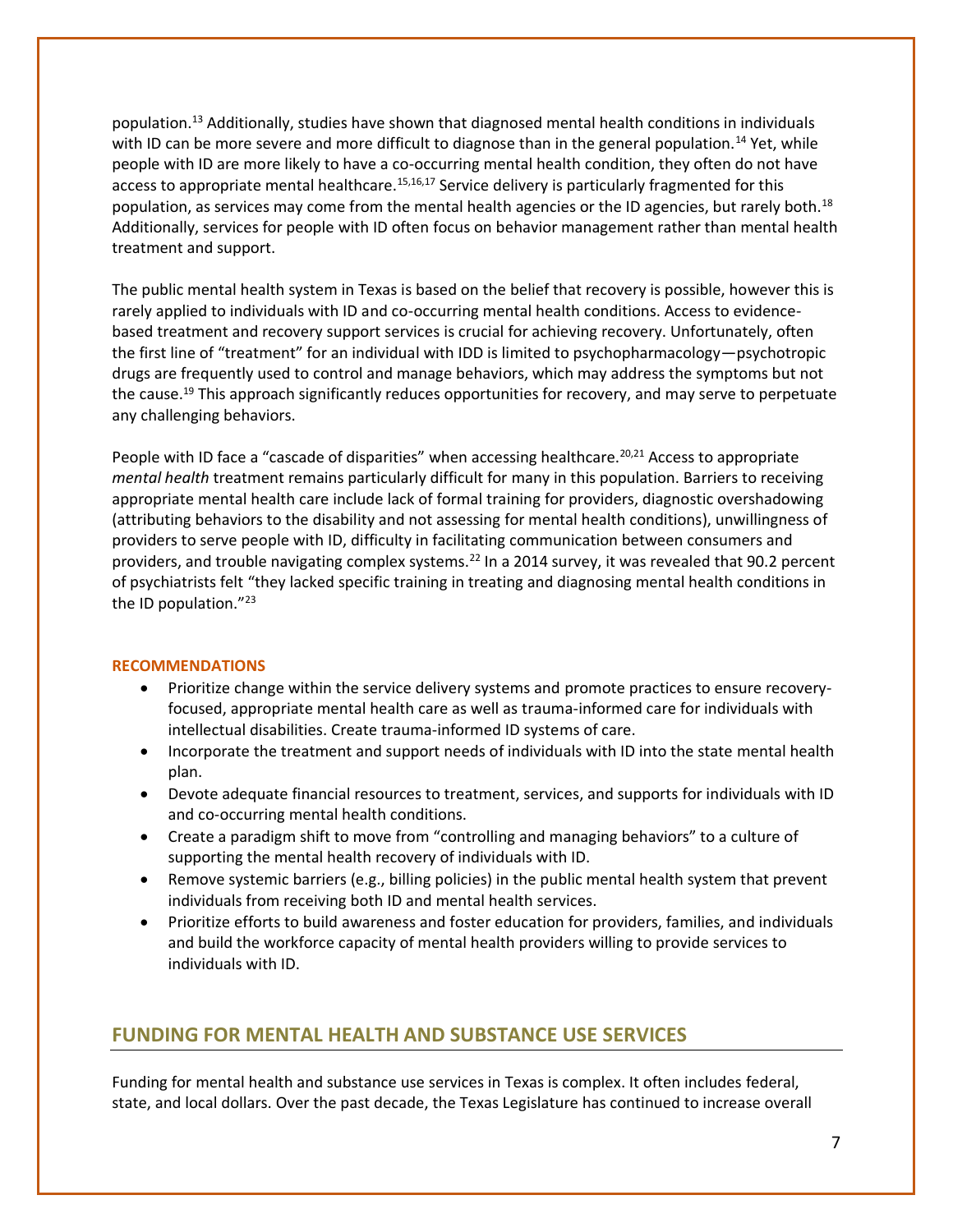state funding for behavioral health including funding for redesign of our state hospital system. However, unmet needs and service gaps remain.

The 86th Legislature continued prioritizing the mental health and well-being of Texans and appropriated increases in behavioral health funding. Despite this prioritization, there continues to be increased demand and significant unmet needs, including gaps in access to services for populations not being adequately served. One reason is the fast-growing Texas population. According to the Texas Demographic Center, the population of Texas is projected to reach 29,677,772 in 2020.<sup>24</sup> This is an increase of approximately 4,532,211 since the 2010 U.S. Census.<sup>25</sup> Another contributing factor is the system inequities and resulting disparities that continue to exist.

Approaching the 87<sup>th</sup> legislative session, Texas lawmakers will face even more difficult budgeting decisions in light of the economic impact of the COVID-19 pandemic. In June 2020, elevated levels of adverse mental health conditions, substance use, and suicidal ideation were reported by adults in the US. These increased mental health conditions are disproportionately affecting specific populations, especially young adults, Latinx individuals and other people of color, essential workers, unpaid caregivers for adults, and those receiving treatment for pre-existing mental health conditions.<sup>26</sup> In Texas, HHSC created a mental health support line for individuals experiencing mental health concerns. The line received over 2,000 calls from across 100 counties within the first month of its launch, indicating the increased and widespread need in our state.<sup>27</sup>

The increased need for treatment and services will obviously stress our current mental health and substance use systems already experiencing workforce shortages and challenges associated with access to supports. The  $87<sup>th</sup>$  Legislature will face the intersection of an underfunded system with an insufficient provider base, as well as an increased need for mental health and substance use services and supports. Texas has a responsibility to respond to these crises and fund the level of services needed to respond to its citizens' needs.

- Expand Medicaid to ensure individuals with mental health and/or substance use conditions have access to treatment, services, and supports.
- Ensure that bolstering the continuum of community-based housing is part of the state hospital redesign process. Excluding strategies to improve housing options when discussing hospital redesign will lead to a cycle of hospital re-entry rather than community integration.
- Continue funding to support the construction and improvement of the redesign of the state hospital system across the state.
- Dedicate funding to TEA specifically for mental health and well-being strategies and initiatives within schools, inclusive of FTEs focused on student mental health.
- Protect state funding for substance use services. As a condition of receiving the SAMHSA substance abuse prevention and treatment (SAPT) block grant, states are required to invest state funds. This investment must be equal or greater than the previous biennium, known as maintenance of effort (MOE). If the MOE requirement is not met, states are penalized at the amount equal to the MOE shortfall.
- Increase funding for mental health services for individuals with intellectual disabilities and cooccurring mental health conditions.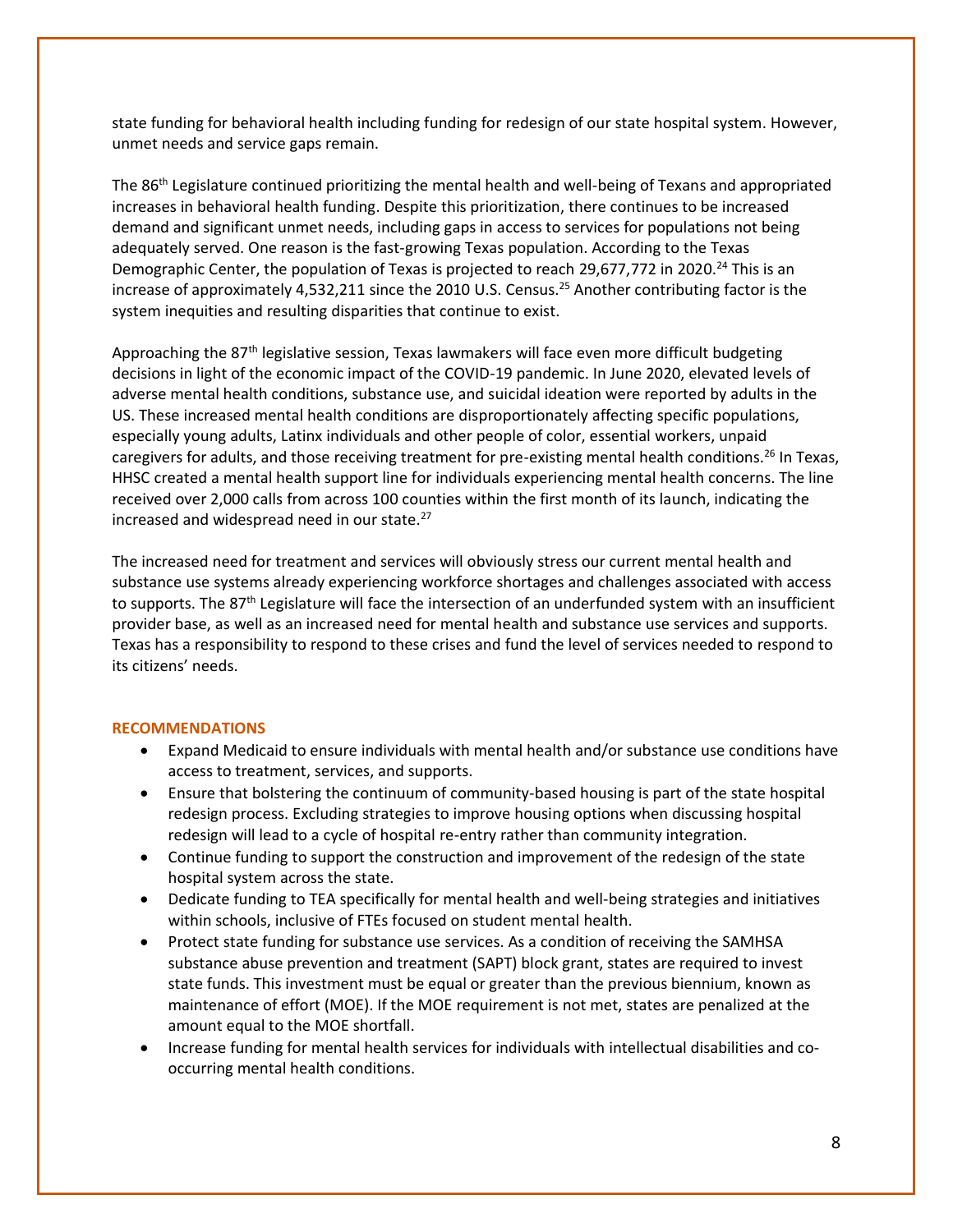• Increase reimbursement rates for peer and recovery coach support services. The current rates are inadequate and limit providers from being able to offer these services.

## **STUDENT MENTAL HEALTH AND SUBSTANCE USE**

The COVID-19 pandemic has presented new and unexpected challenges for schools. These incredible challenges will continue and evolve throughout the current school year and likely beyond. COVID-19 has not only emphasized the importance of mental health and well-being in schools, but the long-standing need to address inequities and disparities for students of color. Moving into the 87th session, there are opportunities to address gaps that remain, as well as the current and future needs of students, teachers, and schools.

Students and educators are navigating unique and changed communities, as well as classrooms and schools. While data has not been collected on the pandemic's direct effect on student mental health in Texas, available data from other countries and its effects on adults is cause for concern. As the state experiences the economic implications of COVID-19, holistically supporting students and teachers as they return to their classroom or remain online should be a priority.

Building upon the previous session's work on mental health in schools, attention should focus on the increased need resulting from COVID-19 and the long-standing disparities for students of color.

#### **RECOMMENDATIONS**

- Direct TEA, in coordination with appropriate stakeholders, to develop best-practices and provide technical assistance for districts to establish "Handle With Care" programs and policies.
- Increase access to school-based support services for students and teachers. The mental health needs of students of color require awareness of cultural differences that may exist and should be considered when support and services are provided. Funding should be dedicated to:
	- o Restorative discipline measures, specifically for teacher support and FTEs of Restorative Justice Coordinators;
	- $\circ$  Expanding the use of school social workers, licensed specialists in school psychology, and other mental health professionals;
	- $\circ$  School-based youth prevention and intervention services administered by HHSC; and
	- $\circ$  Assisting families in being connected to community-based services, utilizing family liaisons or family-partner support services.
- Require districts to use multi-tiered systems of support in addressing student substance use and provide connections to prevention, intervention, treatment, and recovery support services.
- Provide a definition for school social work in the Texas Education Code.

## **EDUCATIONAL JUSTICE**

Behaviors stemming from unidentified mental health conditions, substance use, or trauma can be perceived as "bad" behavior at school, leading to punitive discipline practices. This effect is heightened when schools do not have adequate services to provide alternative responses to disruptive behavior.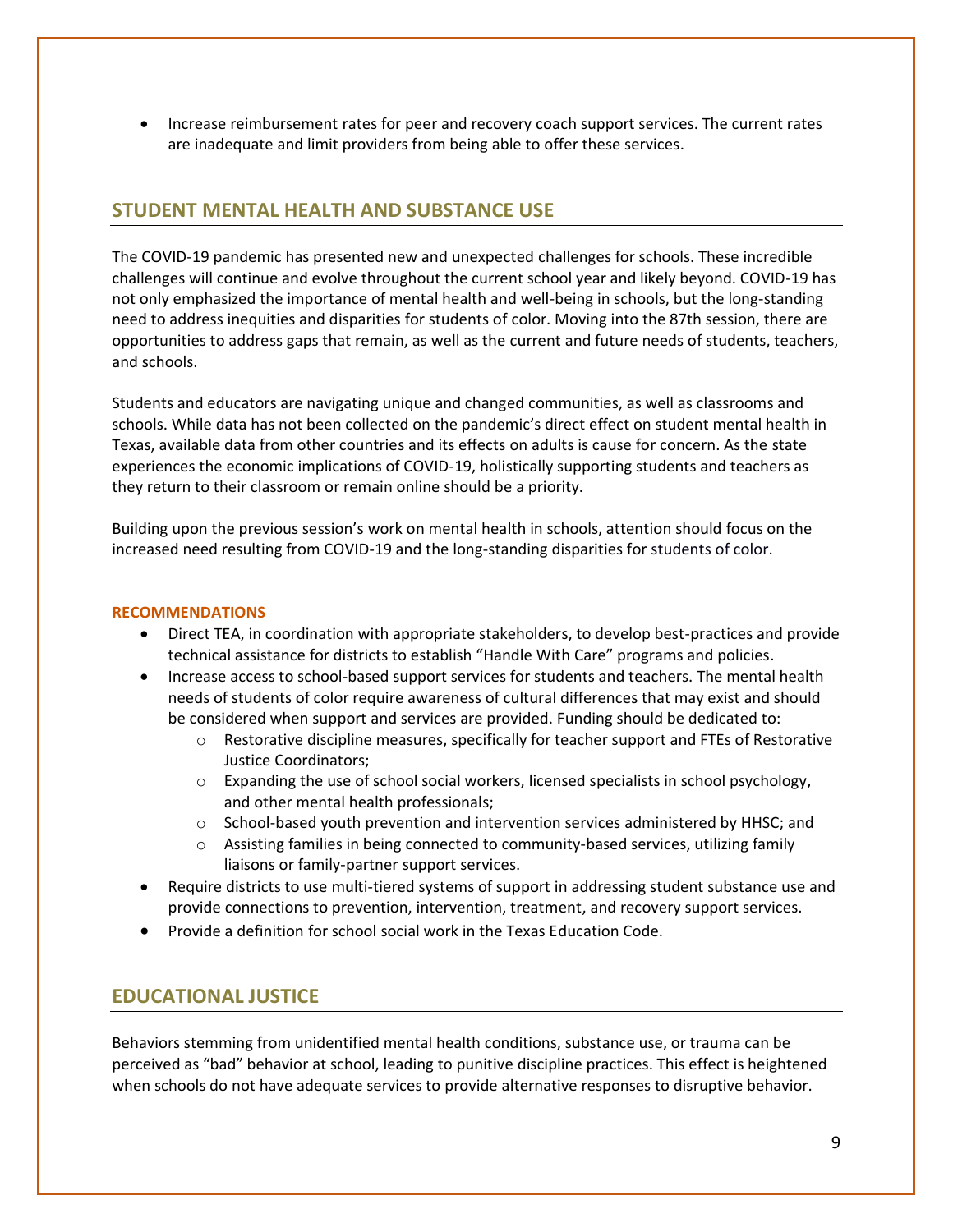Despite the lack of evidence that exclusionary discipline is an effective method of changing students' behaviors in schools, it is often used. During the 2018-19 school year, one in ten Texas students were suspended, expelled, or removed from school.<sup>28</sup> Students with disabilities and students of color are disproportionately affected. Despite making up a smaller percentage of overall student population in Texas, they are disproportionately removed from their classrooms and arrested more than White students and those without disabilities.<sup>29</sup>

Highlighted by COVID-19, the health disparities and inequities for people of color is glaring. These disparities and inequities have long been identified in schools. Research shows that while students of color do not "misbehave" more frequently or more seriously, they are disproportionately disciplined and arrested at school.<sup>30</sup> In exploring ways to improve mental health and wellness in schools, addressing systemic inequalities and their impact on these children must be included.

Punitive discipline negatively affects students' senses of safety, well-being, and abilities to learn.<sup>31</sup> Further, research shows that exclusionary discipline increases the likelihood of lowered academic performance, dropping out, and antisocial behavior.<sup>32,33</sup> School exclusion is a central element in the school-to-prison pipeline. Evidence proves a strong relationship between exclusionary discipline and academic failure, arrest, juvenile justice system involvement, criminal justice system involvement, and incarceration.34,35,36,37,38,39

### **RECOMMENDATIONS**

- Build on the passage of HB 674 (85<sup>th</sup>) to make positive behavior programs available to all gradelevels.
- Require school districts identified in the top percentile of discipline and disparities to create and implement discipline improvement plans. TEA should be directed to provide guidance to schools on positive discipline policies focused on developing, maintaining, and repairing relationships, rather than on retributive and exclusionary consequences.
- Direct TEA, in coordination with appropriate stakeholders, to identify best-practices and provide technical assistance for schools to utilize an equity lens when evaluating policies and procedures.
- Direct TEA to monitor and report on the following data related to student discipline, interventions, and engagement during COVID-19:
	- o Disciplinary referrals (Education Code Sec. 37.020), including statewide collection of conduct violating the student code of conduct adopted under Section 37.001;
	- o Behavior threat assessments (Education Code Sec. 37.115 subsection k); and
	- $\circ$  Access to technology/internet and attendance to ensure a lack of access to technology does not result in students being disciplined or being considered as truant.
- Authorize districts to provide graduated sanctions and alternatives to suspension/expulsion in determining consequences for a student being under the influence of or possessing drugs or alcohol at school.

### **HOUSING**

Individuals with serious and persistent mental health conditions can experience significant barriers to permanent and stable housing. The most recent Point in Time (PIT) count of homelessness in Texas found that over 20 percent of individuals experiencing homelessness (116,179) have a severe mental illness, and almost 16 percent of individuals experiencing homelessness have a chronic substance use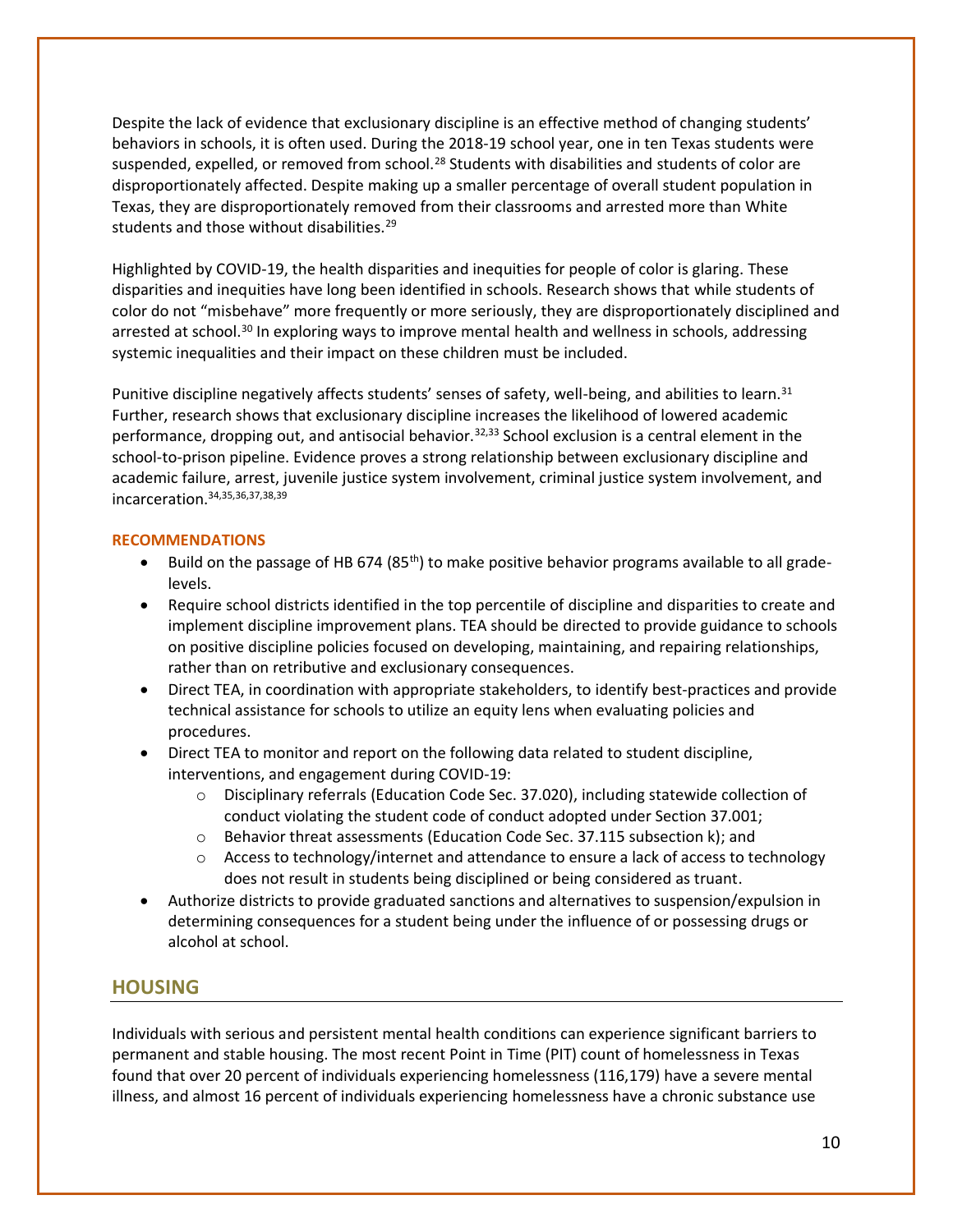condition.<sup>40</sup> Individuals experiencing homelessness with mental illness are at higher risk of chronic homelessness and remaining homeless for longer periods of time than those without a mental illness.<sup>41</sup> Serious mental health and/or substance use conditions may create difficulties in accessing and maintaining stable, affordable, and appropriate housing. Affordable housing programs that focus on homelessness prevention are critical to helping this population become successfully housed.<sup>42</sup> While Texas offers some housing assistance to support individuals with disabilities and mental illness, the need to expand the overall stock of affordable housing and services for individuals with mental health and substance use conditions is critical. Without adequate housing support, individuals are likely to cycle through emergency departments, jails, prisons, and state mental health facilities at a much higher cost to the state. Texas should continue to offer more affordable, quality, and supportive housing options for individuals with mental health conditions, substance use conditions, and disabilities.

#### **RECOMMENDATIONS**

- Implement a flexible continuum of housing that works to provide individuals with mental health or substance use conditions with less-restrictive housing options. The continuum, which should utilize recommendations included in the HHSC Housing Choice Plan, should encompass the need for increased staff support in group homes, transitional/recovery/permanent housing options, supports for persons exiting psychiatric institutions, continuous assessments of appropriate housing models, and housing supports for tribal communities.
- Provide funding for local mental health authorities and local behavioral health authorities to hire staff focused on administration of supportive housing rental assistance. This would better serve individuals with mental health conditions who also have affordability barriers.

### **SUBSTANCE USE**

Substance use conditions—like diabetes, cancer, heart disease, and asthma—are chronic diseases caused by behavioral, environmental, and biological/genetic factors.<sup>43</sup> It is important to understand that substance use prevention, treatment, and recovery is not a linear process, and different levels of care are often needed non-sequentially. Texas needs to foster a continuum of care for substance use across the state that is affordable and accessible to those who need it.

Similar to the US, substance use and overdose death trends in Texas have been increasing and evolving. Texas saw an increase in overall lives lost to overdose in 2019. According to the CDC, Texas saw a five percent increase in deaths from 2018-2019, with over 3,100 Texans losing their lives to an overdose in 2019.<sup>44</sup> While Texas has focused its efforts largely on prescription opioids, Texas has seen increases among a number of other substances, namely methamphetamine and other stimulants.<sup>45</sup>

The supports and services that an individual needs can change and vary from person to person. The type and intensity of prevention, treatment, and recovery supports and services depend on individual risk factors, life circumstances, complexity of challenges being faced, and where the person is in their recovery process. This requires availability of an array of evolving services that respond to various needs and stages.<sup>46</sup>

Texas should work to ensure timely and affordable access to services and supports to those living with substance use conditions. According to HHSC, for every \$1 invested in treatment, a \$4 to \$7 return is yielded in reduced drug-related crime, criminal justice costs, and theft.<sup>47</sup> When considering cost savings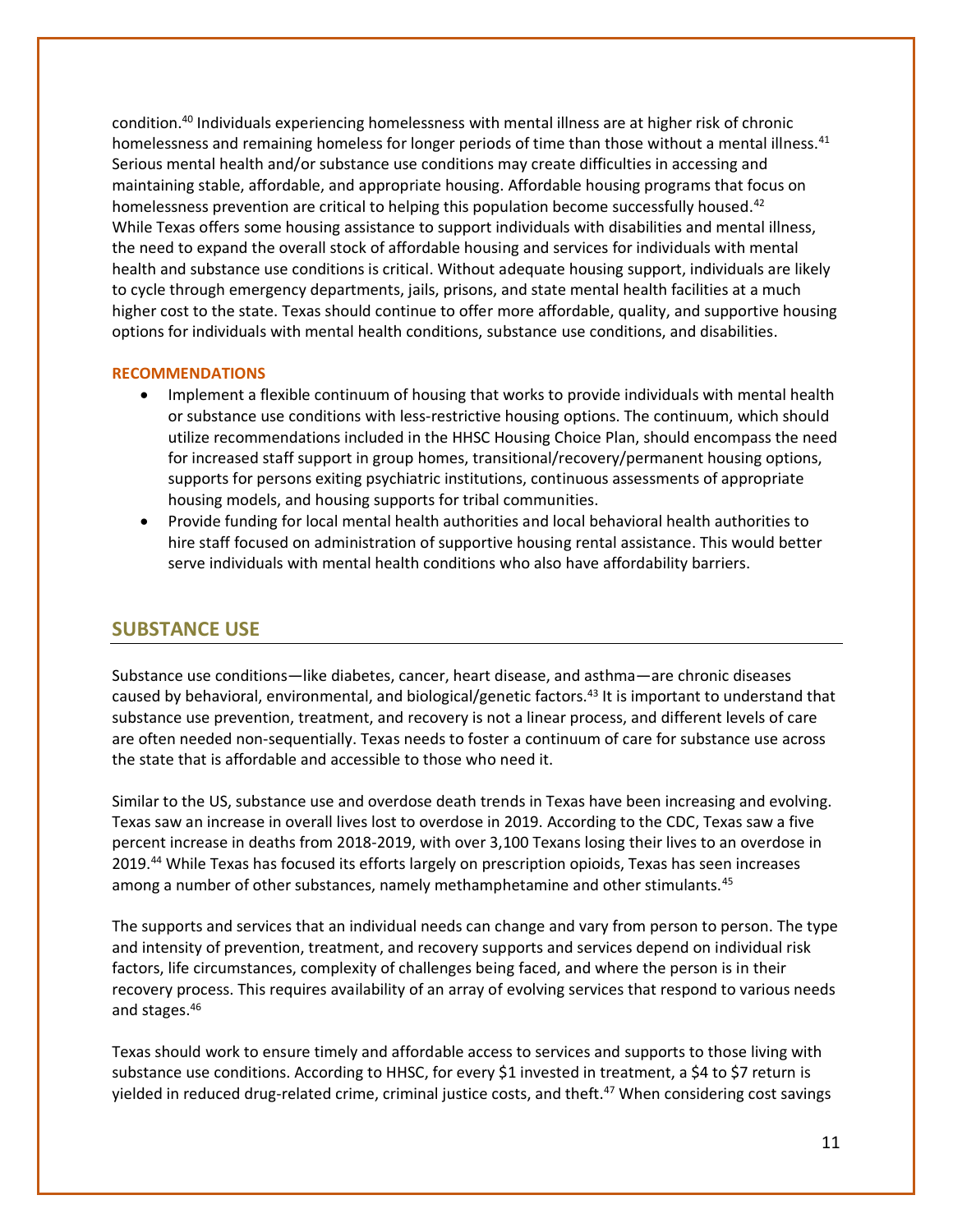related to healthcare, total savings can exceed costs by a ratio of 12:1.<sup>48</sup> Utilizing the criminal justice or hospital systems to address substance use simply does not work. Our recommendations move the state toward more effective substance use treatments and supports.

### **RECOMMENDATIONS**

- Enact a Good Samaritan Law.
- Ensure adequate access to recovery housing by:
	- o Developing a voluntary certification program for recovery housing providers in Texas using evidenced-based practices.
	- $\circ$  Expanding funding for recovery housing options to include recovery housing that provides Medication-Assisted Treatment in conjunction with recovery services and supports.
- HHSC and the Office of the Governor should consult and include individuals with lived experience who are in recovery in the decision-making related to the use of any awards received from multi-state opioid settlements, including appointments to state advisory committees resulting from the settlement.
- Diversify substance use treatment funded through Texas Targeted Opioid Response (TTOR) funds beyond expanding and increasing access to clinic-based and office-based medication assisted treatment. Individuals need to be able to access a wider range of substance use treatment such as detoxification, residential treatment centers, partial hospitalization, and intensive outpatient treatment.
- Increase TTOR funds invested toward recovery-oriented supports targeted at increased availability of peer recovery coaches, recovery community organizations (RCOs), recovery housing, and community-based aftercare.

# **CHILDREN'S MENTAL HEALTH**

School shootings and an increase in youth suicide rates have brought a heightened focus to the mental health needs of youth in the state. This can range from needing supports and services for a diagnosable mental health condition, to a more universal need for support of social and emotional well-being.

- In 2019, 38 percent of Texas high school students reported feeling sad or hopeless for a period of two weeks or longer that resulted in decreased "usual" activity.<sup>49</sup>
- In 2019, one in ten high school students in Texas reported attempting suicide during the 12 months before the survey.<sup>50</sup>
- In 2019, suicide was the second leading cause of death in those aged 15-34 in Texas.<sup>51</sup>
- In 2019, one in five children in Texas were estimated to have experienced multiple adverse childhood experiences (ACEs).<sup>52</sup>

Lack of access to behavioral health supports can have a serious and lasting impact across all areas of a child's life. Leaving children and their families without support and services contributes to school dropouts, unemployment, and potential involvement with the juvenile or criminal justice systems.<sup>53</sup> Approximately 70 percent of youth who need mental health treatment do not receive it.<sup>54</sup> Of those who are able to access services, only one in five children receive mental health specialty services.<sup>55</sup> Unfortunately, even when specialty services are accessible, 40 to 50 percent terminate treatment prematurely due to various barriers such as lack of transportation, financial constraints, and stigma.<sup>56</sup>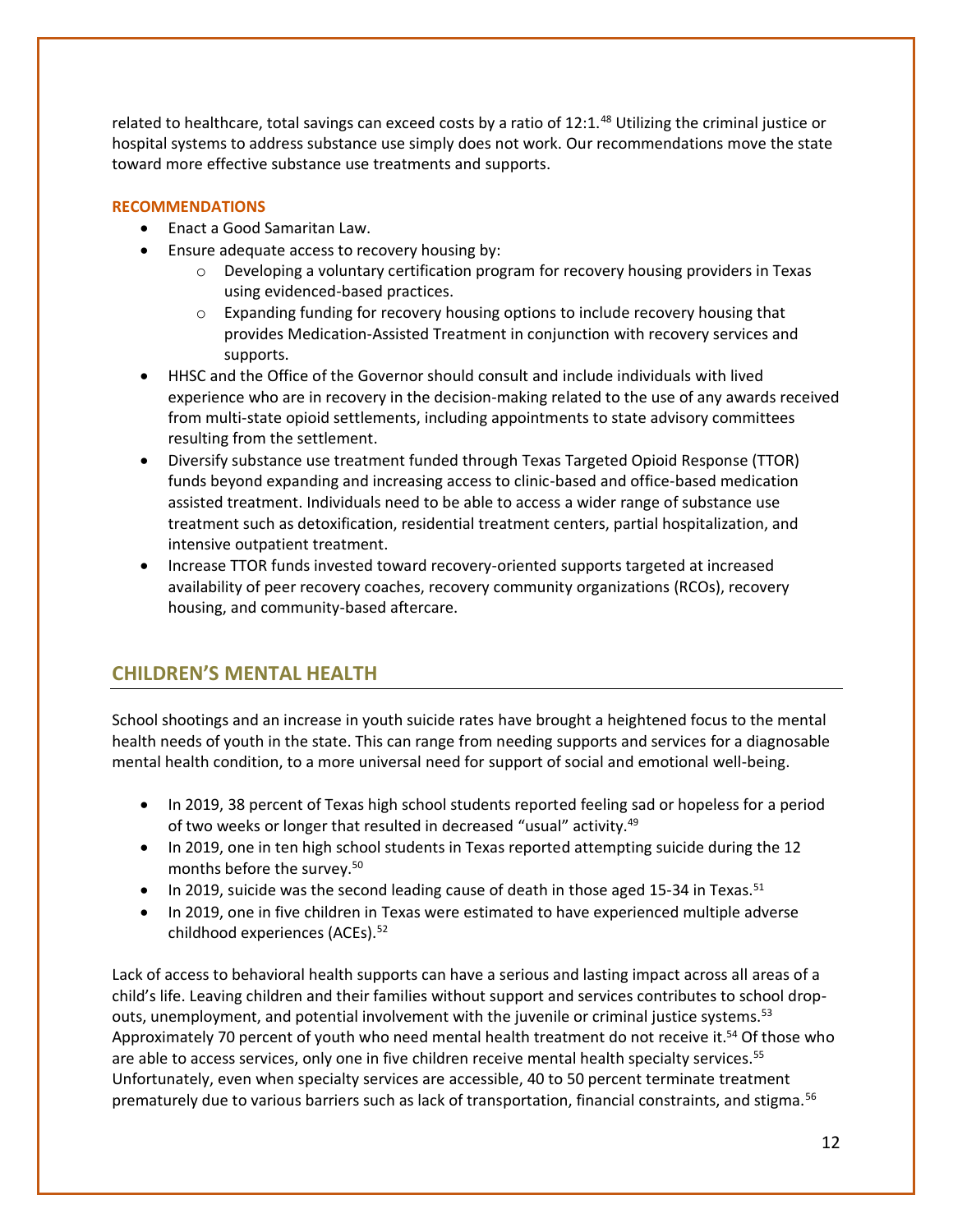Mental health support for children can encompasses many systems and often extends to families or caregivers. There are many opportunities to provide mental health support, services, and treatment that can help prevent children and families from becoming involved with child welfare or juvenile justice systems. However, when children do enter these systems, providing adequate and appropriate mental health services is important.

### **RECOMMENDATIONS**

- Include "serious emotional disturbance" in the Texas Insurance Code. This will clarify the current definition of "serious mental illness" which only relates to "persons 18 and older."
- Change current eligibility requirements for peer support services to allow individuals under the age of 21 to receive these services.
- Include family partner support services as Medicaid reimbursable services.
- Raise the automatic age of criminal jurisdiction from 17 to 18. This will allow children and youth to be placed in the juvenile system and receive age-appropriate services while still allowing judges to have the discretion to transfer the most serious offenders to the adult system on a case-by-case basis. Texas is only one of four states that automatically places 17-year-olds in the adult criminal justice system.

## **CHILD RELINQUISHMENT**

Texas parents of children living with serious emotional disturbance still sometimes face the horrific reality that relinquishing custody of their child to the state may be their only option for obtaining needed intensive mental health services. Legislation in past sessions created opportunities for joint conservatorship when relinquishment occurs, as well as funding for residential treatment services to help prevent relinquishment. However, significant problems remain with policies and practices related to prevention of relinquishment resulting in parents and children continuing to suffer the trauma of relinquishment.

Over the past year, stakeholders (family members, advocates, staff from HHSC and DFPS) interested in minimizing these horrific experiences for children and families identified problematic policies and developed strategies for improving experiences and outcomes. The stakeholders developed the following strong recommendations that have been offered to the HHSC executive commissioner.

- Enhance access to the intensive community-based services and supports families need in order to prevent the difficult decision to relinquish custody to obtain mental health services.
- Allow children who are post-adoption to have access to the Relinquishment Diversion Project services. This enables adoptive families to access a broader range of behavioral health services needed to support the family and prevent custody relinquishment.
- Shorten the wait-time to obtain Relinquishment Diversion Project placement.
- Eliminate the requirement for a Child Protective Services (CPS) investigation in order to obtain relinquishment prevention services.
- Create a centralized point-of-contact for CPS caseworkers handling mental health relinquishment cases.
- Evaluate and improve joint managing conservatorship standards across the state.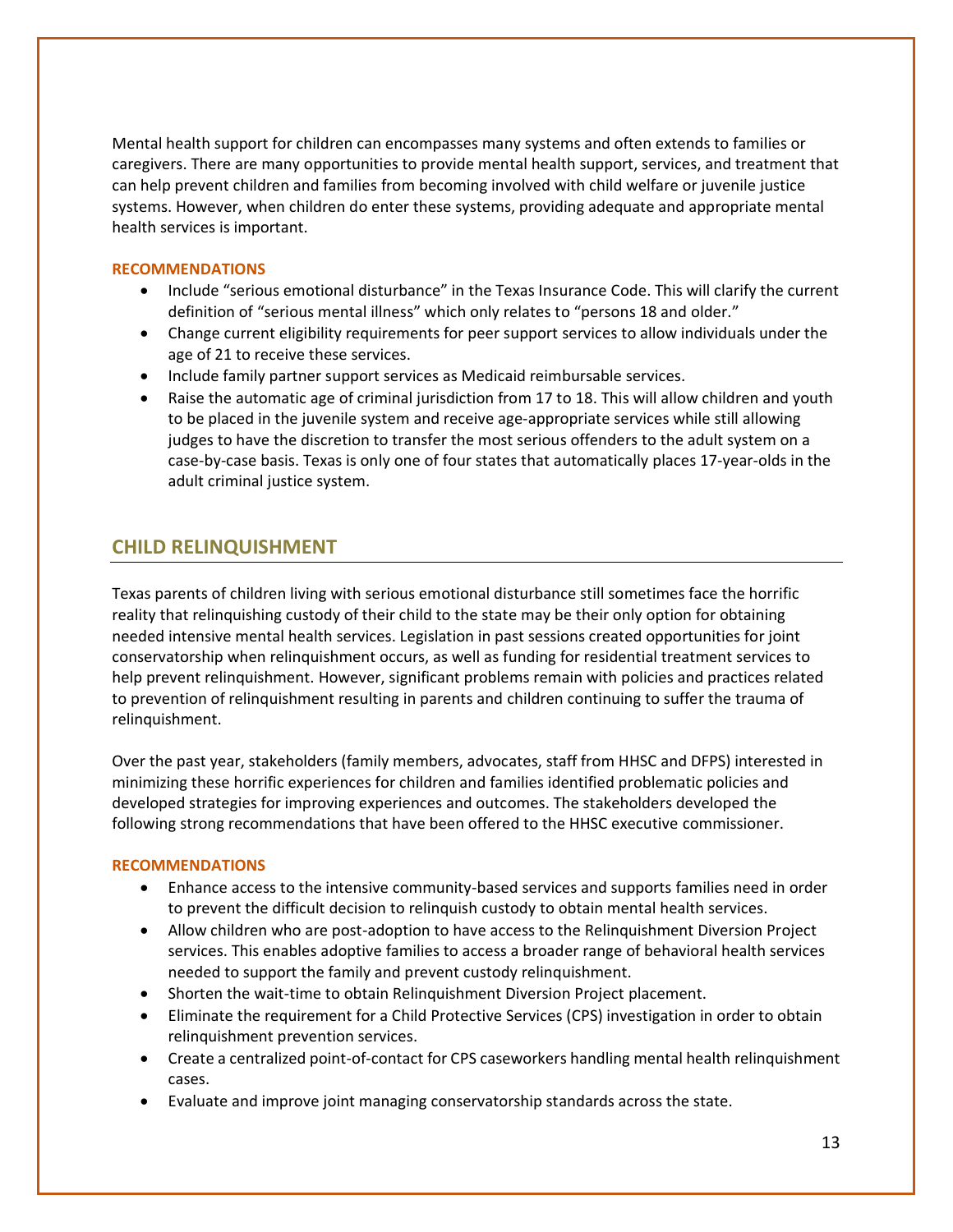- Increase awareness of CPS workers, LMHA staff, and families of the Relinquishment Diversion Project.
- Improve data collection related to relinquishment and joint conservatorship.

## **SUICIDE PREVENTION**

Rising suicide rates in Texas represent a growing concern for the state and mental health advocates. While the rate is highest in middle-aged and elderly White males in rural communities, suicide impacts all demographics uniquely. People with physical and mental disabilities, LGBTQIA+ (lesbian, gay, bisexual, transgender, queer, intersex, asexual) youth, and people of color all face particular barriers that discourage them from seeking mental health treatments. The COVID-19 pandemic is expected to amplify mental health conditions such as suicide.<sup>57</sup>

Living with mental health conditions does not equate to experiencing suicidology, despite existing stigmas. However, individuals with a diagnosed mental illness are at higher risk of suicide, representing about 46 percent of suicide victims according to the Centers for Disease Control and Prevention (CDC).<sup>58</sup> Individuals are particularly at-risk after experiencing reductions in their healthcare. Mental health parity laws, which facilitate access to mental health services, can reduce suicide rates.<sup>59</sup> Firearms are the most lethal method of suicide. While the average suicide attempt has an 8.5 percent death rate, those with firearms have an 89.6 percent mortality rate.<sup>60</sup> By increasing access to care, reducing access to lethal means, dismantling stigmas against seeking mental health treatment, and reducing discriminatory disparities, the rising suicide rate in Texas can be diminished.

- Require school districts to have plans in place to address suicide prevention, intervention, and postvention, especially in the age of COVID-19 and virtual learning. Mandate that new and existing educators receive reoccurring suicide prevention training to better recognize students at-risk.
- Ban mental health providers from engaging in conversion therapy for LGBTQIA+ youth.
- Expand Medicaid to provide low-income individuals and those lacking healthcare coverage access to treatments and services that could prevent the development of suicidology. This could in particular reduce suicidology resulting from the effects of the COVID-19 pandemic.
- Increase outreach and educational programming on existing suicide prevention and mental wellbeing resources. These include but are not limited to:
	- o DPS's suicide prevention and firearm safe storage campaign
	- o HHSC's and DSHS's webpage on youth suicide in Texas, HHSC's statewide COVID-19 Mental Health Support Line
	- o U.S. Veterans Crisis Line
	- o U.S. Federal Communication Commission's establishment of "988" as the nationwide three-digit phone number for Americans in crisis to contact the National Suicide Prevention Hotline.
- Reduce access to lethal means for individuals experiencing suicidology.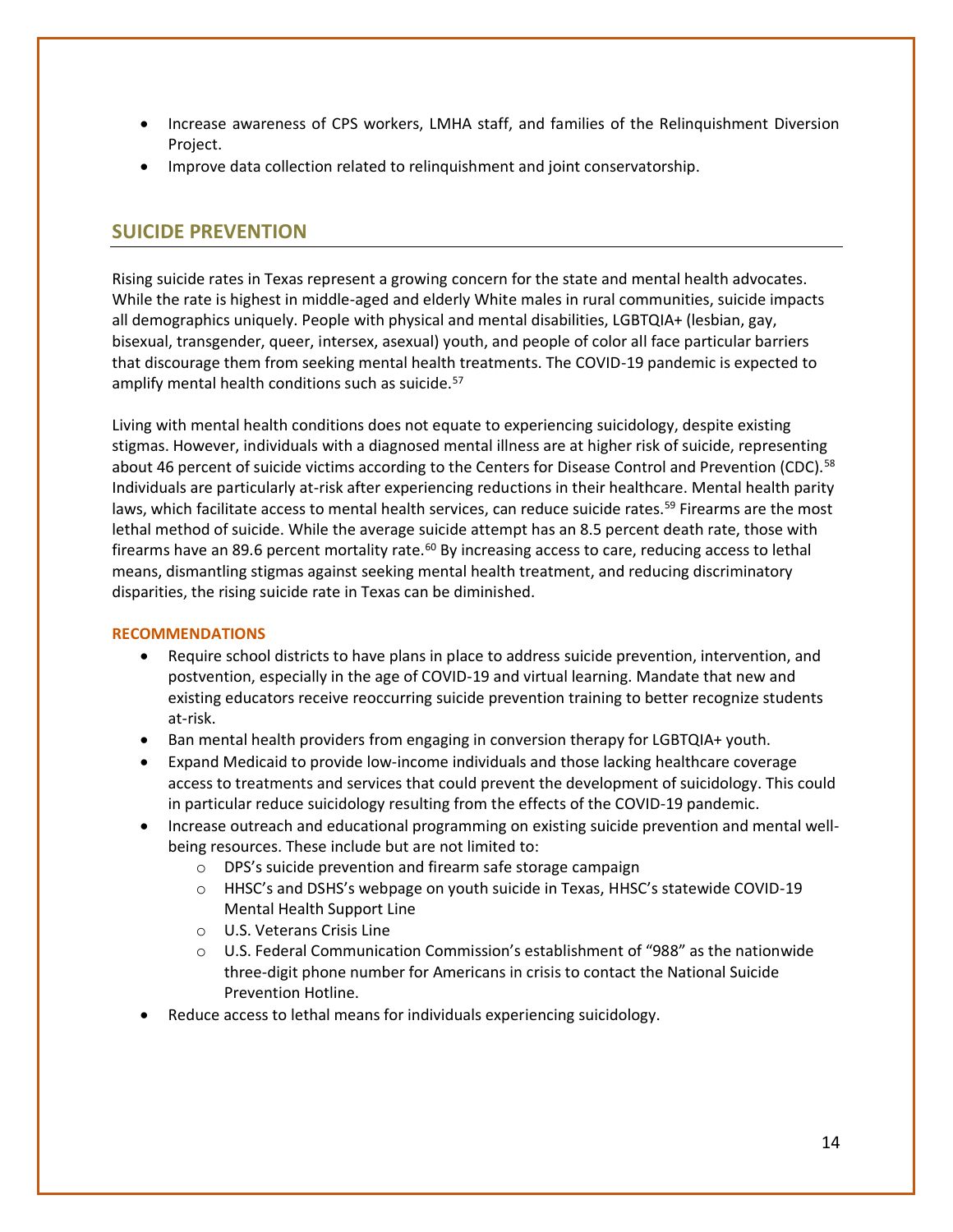## **Community Trauma**

Attention must focus on building healthy communities, which can begin by addressing the social determinants of mental health. This refers to a variety of social and cultural factors that both affect and are affected by the mental wellness of individuals. One way to address these determinants is to reduce the impact of trauma on communities. Texas should prioritize creating safe environments where people live, learn, work, play, and pray. This would bring a population health approach that supports community resilience, mental health, and well-being.

Texas communities have been significantly affected by substance use. Whether resulting in interactions with the criminal justice system, involvement with the child welfare system, or the tragic loss of life due to an overdose, substance use gravely impacts communities across a number of systems. Harm reduction, prevention, treatment, and recovery supports for individuals and families can improve community trauma caused by punitive approaches to substance use.

Individuals living in communities where violence is prevalent are at increased risk for a broad range of negative health and behavior outcomes.<sup>61</sup> According to The National Child Traumatic Stress Network, community violence is identified as a type of trauma. Exposure to trauma stemming from community violence has been linked to mental health concerns that negatively impact emotional well-being.<sup>62</sup> One way to address community trauma as a result of violence would be to implement gun safety policies. Gun violence exposure impacts community well-being, and chronic exposure leads to anxiety, depression, PTSD, constant agitation, sleep disturbances, hopelessness, and other mental health conditions.<sup>63</sup> Research consistently links this exposure to less healthy and safe communities, as well as decreased economic investment from businesses, employment opportunities, completion of schooling, and maintaining employment.<sup>64</sup>

Communities of color are also affected by racial trauma. Racial trauma accumulates throughout a person's life, leading to activation of stress responses and hormonal adaptations. This increases the risk of non-communicable diseases and biological aging.<sup>65</sup> Racial trauma is transmitted intergenerationally and affects the offspring of those initially affected through complex biopsychosocial pathways.<sup>66</sup> Racism causes trauma, making it a mental health issue.<sup>67</sup> Lower rates of access to mental health services, lower usage of these services for those who do have access, and numerous health disparities makes the burden of trauma incredibly harmful to communities of color.

Overwhelming evidence suggests that community and other forms of trauma may cause illnesses or aggravate existing conditions.<sup>68</sup> Trauma reaches beyond those who directly witness or experience it, affecting communities on many levels. It can lead to a greater need to support mental health within communities. However, supports and services are not always available to individuals based on the capacity of their communities to provide these resources. Texas should prioritize the prevention of community trauma, as well as provide safe environments that support community well-being.

- Ensure communities have greater availability of a continuum of resources for individuals with mental health and substance use conditions, including harm reduction strategies, prevention, treatment, recovery housing, and community-based aftercare.
- Reduce trauma caused by gun violence in communities by implementing: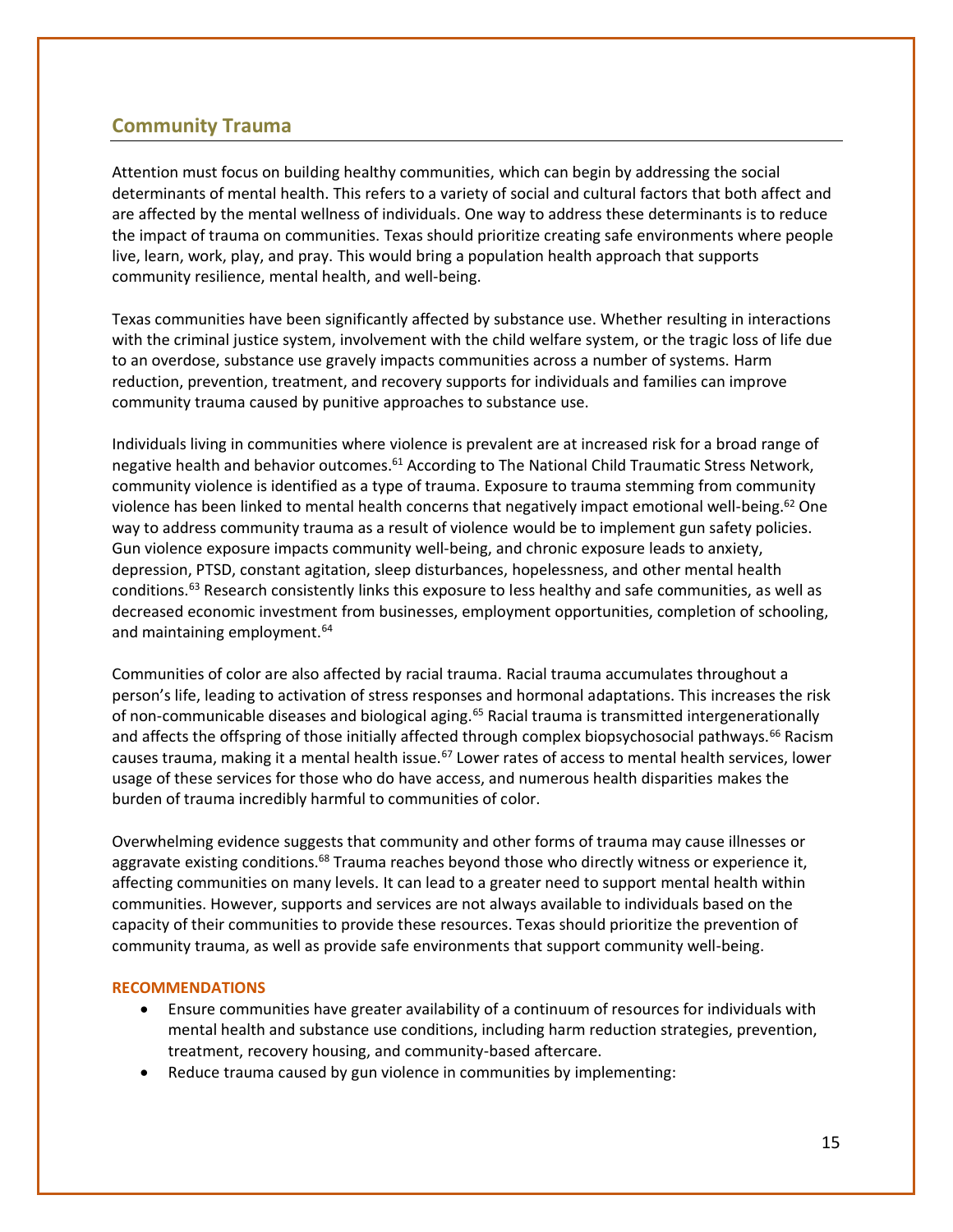- $\circ$  Codification of a safe storage mandate to incentivize gun owners to securely store their firearms to avoid access by unauthorized personnel.
- $\circ$  Extreme risk protection orders (ERPOs) that allow judges or juries to use valid clinical assessments of dangerousness, not mental health diagnoses, to determine whether to temporarily disarm individuals who are at risk of harming themselves or others. Due process and protection of individual rights must be included, and ERPOs must not discriminate against people with mental health conditions.
- $\circ$  Expanded criminal background checks to prevent individuals who are barred from purchasing firearms, through licensed gun dealers, from bypassing federal law and purchasing firearms through unlicensed gun dealers without criminal background checks being conducted.
- Establish increased outreach and educational programming in communities of color to reduce stigma around obtaining mental healthcare services. This should be paired with a plan to address racial health disparities, as is discussed in the Office of Health Equity and Racism as a Mental Health Crisis sections.

# **Forensics and Mental Health**

The intersection of mental health and forensic services impacts numerous state and local agencies as well as many individuals and families across the state. According to HHSC, as of early November 2020, there were over 1,300 individuals waiting for a bed in a state hospital to receive competency restoration services. These are individuals in jails deemed by the courts be incompetent to stand trial. Additionally, the average wait for a hospital bed to receive restoration services was 203 days. For those waiting for a maximum security bed, the wait was even longer, averaging 277 days.<sup>69</sup> Texas currently has no statewide coordinated system to identify individuals needing forensic mental health services or a comprehensive system to provide those needed services. The lack of a comprehensive forensic mental health system results in significant strains on local communities and can exacerbate the mental health conditions of those waiting for services.

While HHSC is required by statute to have a director of forensic services on staff, there is currently no forensic unit at the commission. In contrast, the state of Colorado has a forensic division of over 100 staff.<sup>70</sup>

Several prominent committees have developed recommendations to address forensic mental health issues, including the:

- Judicial Commission on Mental Health
- Joint Council on Access and Forensics
- Austin State Hospital Redesign Advisory Committee
- San Antonio Hospital Redesign Advisory Committee

Recently, the Hogg Foundation for Mental Health convened representatives from each of these committees to discuss alignment of recommendations and identify strategies to collaborate on moving consensus recommendations forward. We are hopeful that their collective efforts will result in systemic change.

#### **Recommendations:**

1. Create a forensic unit at HHSC to coordinate statewide efforts to identify and implement best practices in forensic mental health and substance use services.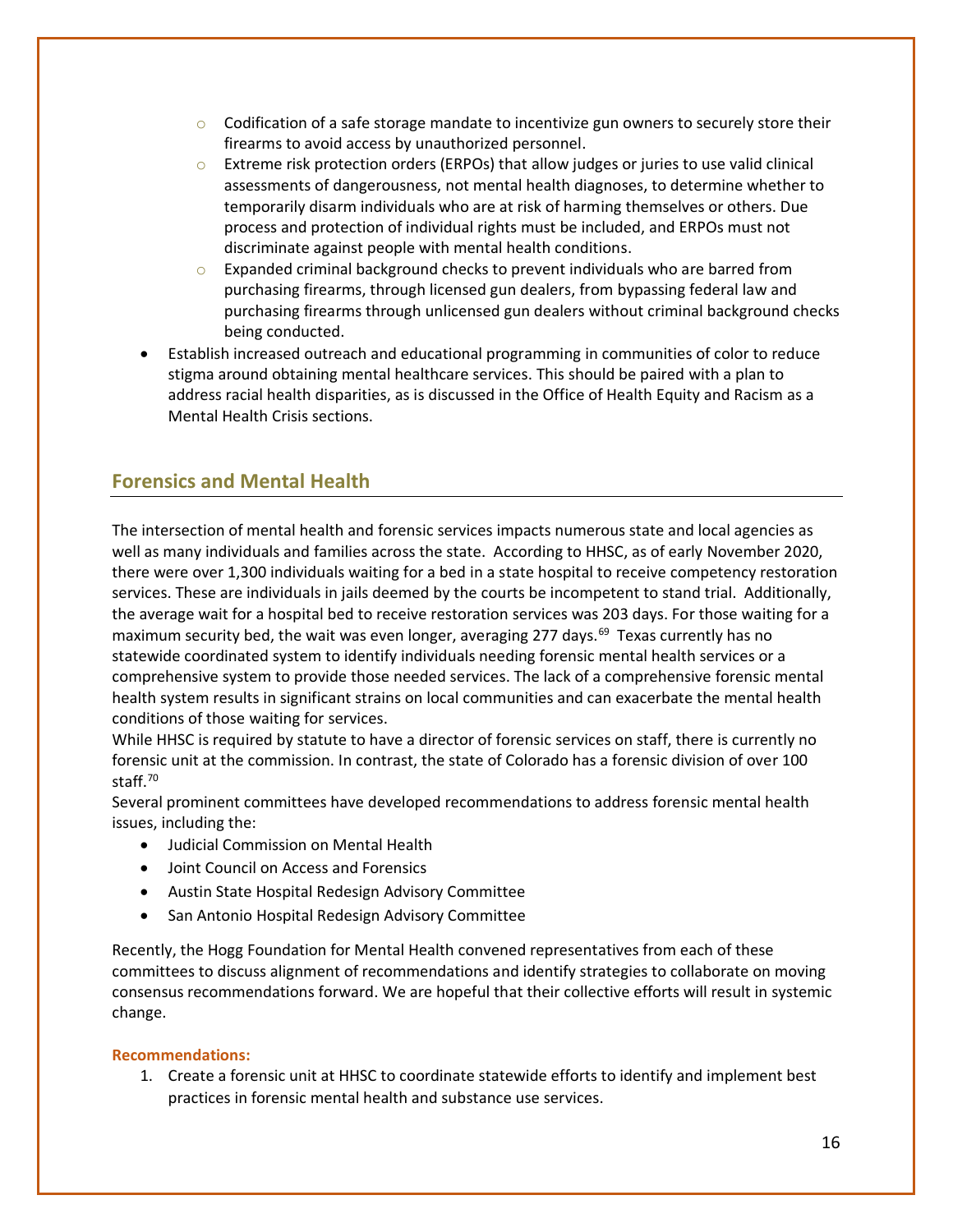- 2. Develop a statewide forensic plan as part of the statewide behavioral health strategic plan.
- 3. Improve data collection to better identify gaps in services and supports as well as barriers to accessing appropriate mental health services for those included in the forensic population.

**For additional information on these important policy issues, please contact: Colleen Horton, MPAff, Director of Policy,** [colleen.horton@austin.utexas.edu](mailto:colleen.horton@austin.utexas.edu) **Shannon Hoffman, MSW, Policy Program Specialist**[, shannon.hoffman@austin.utexas.edu](mailto:shannon.hoffman@austin.utexas.edu) **Sean Walker, MPAff, Policy Fellow,** [sean.walker@austin.utexas.edu](mailto:sean.walker@austin.utexas.edu)

[care/#:~:text=NAM%20found%20that%20%E2%80%9Cracial%20and,physicians%20give%20their%20black%20patients.](https://www.americanbar.org/groups/crsj/publications/human_rights_magazine_home/the-state-of-healthcare-in-the-united-states/racial-disparities-in-health-care/#:~:text=NAM%20found%20that%20%E2%80%9Cracial%20and,physicians%20give%20their%20black%20patients)

<sup>5</sup> Georgetown University. (2020). Cultural Competence in Health Care: Is it important for people with cronic conditions? Health Policy Institute. McCourt School of Public Policy. Retrieved fro[m https://hpi.georgetown.edu/cultural/.](https://hpi.georgetown.edu/cultural/)

6 James CV, Moonesinghe R, Wilson-Frederick SM, Hall JE, Penman-Aguilar A, Bouye K. Racial/Ethnic Health Disparities Among Rural Adults — United States, 2012–2015. MMWR Surveill Summ 2017;66(No. SS-23):1–9. DOI: <http://dx.doi.org/10.15585/mmwr.ss6623a1>

<sup>7</sup> Williams, R. (September 1, 2020). *Rep. Williams Introduces Bill to Expand Telehealth Coverage and Protect Rural Communities.*  Press Release retrieved fro[m https://williams.house.gov/media-center/press-releases/rep-williams-introduces-bill-to-expand](https://williams.house.gov/media-center/press-releases/rep-williams-introduces-bill-to-expand-telehealth-coverage-and-protect)[telehealth-coverage-and-protect](https://williams.house.gov/media-center/press-releases/rep-williams-introduces-bill-to-expand-telehealth-coverage-and-protect) 

<sup>8</sup> Bureau of Health Workforce Health Resources and Services Administration (HRSA) U.S. Department of Health & Human Services. (2020, June 30). Designated Health Professional Shortage Areas Statistics. Third Quarter of Fiscal Year 2020 Designated HPSA Quarterly Summary.

<sup>9</sup> Texas Department of State Health Services. (2019, November 13). Psychiatrists, 2019. Retrieved from <https://www.dshs.texas.gov/chs/hprc/tables/2019/PSYCH19.aspx>

<sup>10</sup> Meadows Mental Health Policy Institute. (2020, April 28). MMHPI COVID-19 Response Briefings. Retrieved from <https://www.texasstateofmind.org/uploads/whitepapers/COVID-MHSUDImpacts.pdf>

<sup>11</sup> National Institute of Mental Health. (2017) Integrated Care. Retrieved from

<https://www.nimh.nih.gov/health/topics/integrated-care/index.shtml>

12 Texas Health and Human Services Commission. (2020). Peer Support Services. Retrieved fro[m https://hhs.texas.gov/doing](https://hhs.texas.gov/doing-business-hhs/provider-portals/behavioral-health-services-providers/peer-support-services)[business-hhs/provider-portals/behavioral-health-services-providers/peer-support-services](https://hhs.texas.gov/doing-business-hhs/provider-portals/behavioral-health-services-providers/peer-support-services)

<sup>13</sup> Bhaumik, S., et al. (2008). *Psychiatric service use and psychiatric disorders in adults with intellectual disability*. Journal of Intellectual Disability, 52:986-995.

<sup>14</sup> Aggarwal, R., et al. *Issues in treating patients with intellectual disabilities*. Psychiatric Times, August 14, 2013.

<sup>15</sup> Axmon, A., Björne, P., Nylander, L., & Ahlström, G. (2016). *Psychiatric care utilization among older people with intellectual disability in comparison to the general population: a register study*. BMC Psychiatry.

<sup>16</sup> Gentile, J. P., Gillig, P. M., Stinson, K., & Jensen, J. (2014). *Toward Impacting Medical and Psychiatric Comorbidities in Persons with Intellectual/Developmental Disabilities: An Initial Prospective Analysis*. Innovations in Clinical Neuroscience, 11(11-12), 22- 26.

<sup>17</sup> Friedman, C., Lulinski, A., & Rizzolo, M.C. (August 2015). *Mental/Behavioral Health Services: Medicaid Home and Community-Based Services 1915(c) Waiver Allocation for People with Intellectual and Developmental Disabilities.* Intellectual and Developmental Disabilities, 53(4), 257-270.

<sup>18</sup> Fletcher, R., & Behn, K. (2017). *Collaboration for People with MI/IDD: System Failure and Promising Practices.* Behavioral Health News, 4(4). Retrieved from [http://thenadd.org/news/collaboration-for-people-with-miidd-system-failures-and](http://thenadd.org/news/collaboration-for-people-with-miidd-system-failures-and-promising-practices/)[promising-practices/.](http://thenadd.org/news/collaboration-for-people-with-miidd-system-failures-and-promising-practices/) 

<sup>1</sup> Center for Disease Control. (August 18, 2020). COVID-19 hospitalization and death by race/ethnicity. Retrieved from https://www.cdc.gov/coronavirus/2019-ncov/covid-data/investigations-discovery/hospitalization-death-by-race-ethnicity.html 2 Ibid.

<sup>3</sup> Centers for Disease Control and Prevention. (2020). Cases, Data & Surveillance: COVID-19 Hospitalization and Death by Race/Ethnicity. August 18, 2020. Retrieved from [https://www.cdc.gov/coronavirus/2019-ncov/covid-data/investigations](https://www.cdc.gov/coronavirus/2019-ncov/covid-data/investigations-discovery/hospitalization-death-by-race-ethnicity.html)[discovery/hospitalization-death-by-race-ethnicity.html](https://www.cdc.gov/coronavirus/2019-ncov/covid-data/investigations-discovery/hospitalization-death-by-race-ethnicity.html)

<sup>4</sup> Bridges, K. (2020). Implicit Bias and Racial Disparities in Health Care. American Bar Association, Human Rights Magazine, Vol. 43, No. 3: The State of Healthcare in the United States. Retrieved from

[https://www.americanbar.org/groups/crsj/publications/human\\_rights\\_magazine\\_home/the-state-of-healthcare-in-the-united](https://www.americanbar.org/groups/crsj/publications/human_rights_magazine_home/the-state-of-healthcare-in-the-united-states/racial-disparities-in-health-care/#:~:text=NAM%20found%20that%20%E2%80%9Cracial%20and,physicians%20give%20their%20black%20patients)[states/racial-disparities-in-health-](https://www.americanbar.org/groups/crsj/publications/human_rights_magazine_home/the-state-of-healthcare-in-the-united-states/racial-disparities-in-health-care/#:~:text=NAM%20found%20that%20%E2%80%9Cracial%20and,physicians%20give%20their%20black%20patients)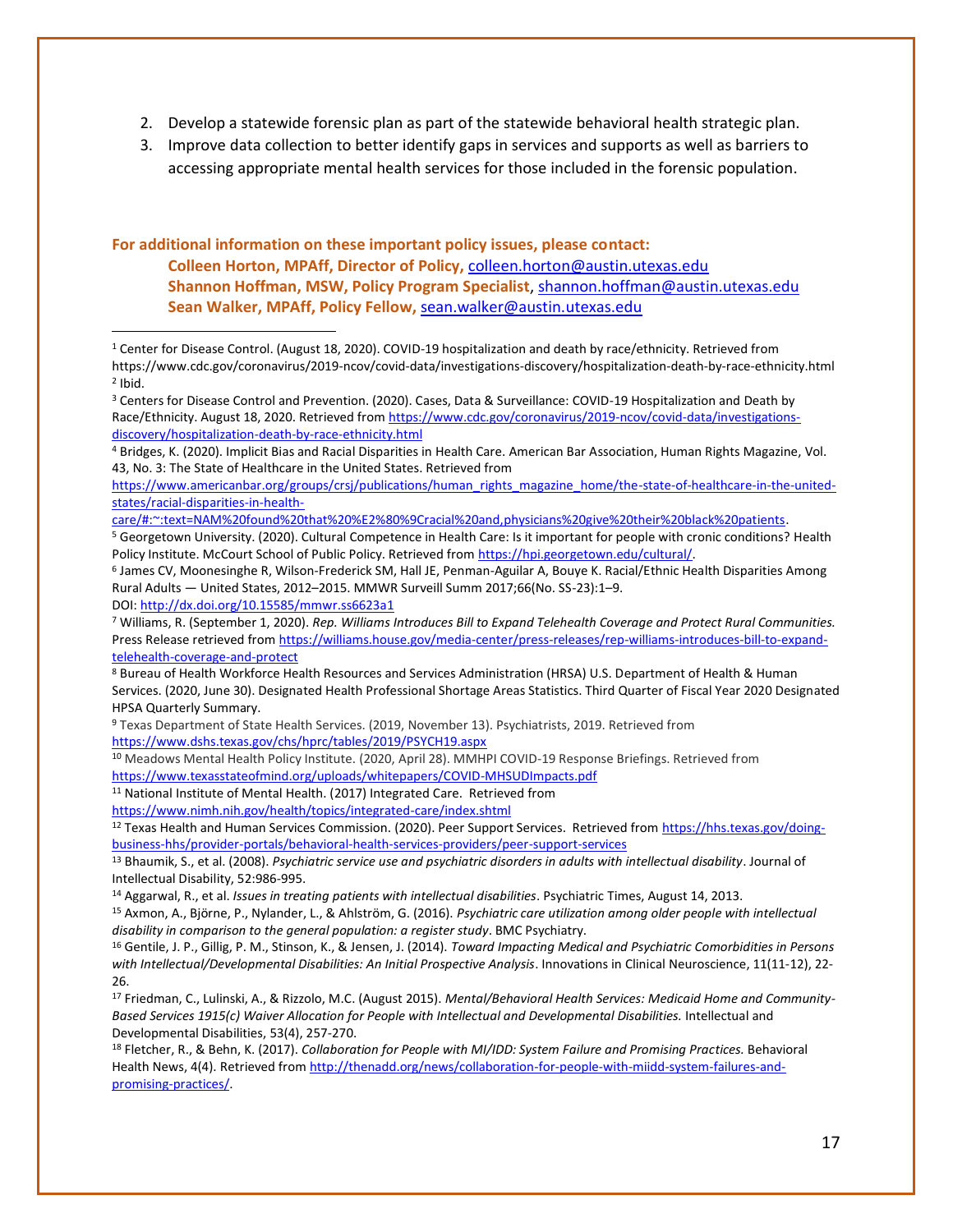<sup>19</sup> Charlot, L. & Beasley, J. (2013). *Intellectual Disabilities and Mental Health: United States-Based Research.* J*ournal of Mental Health Research in Intellectual Disabilities,* 6(2), 74-105.

<sup>20</sup> Krahn, G.L., Hammon, L., & Turner, A. (2006). *A cascade of disparities: health and health care access for people with intellectual disabilities*. Ment Retard Dev Disabil Res Rev, 12(1), 70-82.

<sup>21</sup> Ervin, D.A., Hennen, B., Merrick, J., & Morad, M. (2014). *Healthcare for Persons with Intellectual and Developmental Disability in the Community*. Frontiers in Public Health, 2(83).

<sup>22</sup> *Ibid*.

<sup>23</sup> Werner, S., et al. *Psychiatrists knowledge, training and attitudes regarding the care of individuals with intellectual disability*. Journal of Intellectual Disability Research, September 14, 2012.

<sup>24</sup> Texas Demographic Center. 2020. *Texas Population Projections 2010 to 2050.* Retrieved from [https://demographics.texas.gov/Resources/publications/2019/20190128\\_PopProjectionsBrief.pdf](https://demographics.texas.gov/Resources/publications/2019/20190128_PopProjectionsBrief.pdf) <sup>25</sup> Ibid.

 $^{26}$ Czeisler MÉ, Lane RI, Petrosky E, et al. Mental Health, Substance Use, and Suicidal Ideation During the COVID-19 Pandemic  $-$ United States, June 24–30, 2020. MMWR Morb Mortal Wkly Rep 2020;69:1049–1057. DOI: <http://dx.doi.org/10.15585/mmwr.mm6932a1>

 $27$ Limon, E. (2020, May 8). They just want someone to talk to: This mental health hotline is helping Texans navigate the pandemic. *The Texas Tribune.* Retrieved fro[m https://www.texastribune.org/2020/05/08/texas-coronavirus-mental-health](https://www.texastribune.org/2020/05/08/texas-coronavirus-mental-health-hotline/)[hotline/](https://www.texastribune.org/2020/05/08/texas-coronavirus-mental-health-hotline/)

<sup>28</sup> Texas Education Agency. (September 19, 2019). *State level annual discipline summary: PEIMS Discipline data for 2018- 2019*. Retrieved from

[https://rptsvr1.tea.texas.gov/cgi/sas/broker?\\_service=marykay&\\_program=adhoc.download\\_static\\_summary.sas&district=&ag](https://rptsvr1.tea.texas.gov/cgi/sas/broker?_service=marykay&_program=adhoc.download_static_summary.sas&district=&agg_level=STATE&referrer=Download_State_Summaries.html&test_flag=&_debug=0&school_yr=19&report_type=html&Download_State_Summary=Next) [g\\_level=STATE&referrer=Download\\_State\\_Summaries.html&test\\_flag=&\\_debug=0&school\\_yr=19&report\\_type=html&Downloa](https://rptsvr1.tea.texas.gov/cgi/sas/broker?_service=marykay&_program=adhoc.download_static_summary.sas&district=&agg_level=STATE&referrer=Download_State_Summaries.html&test_flag=&_debug=0&school_yr=19&report_type=html&Download_State_Summary=Next) [d\\_State\\_Summary=Next](https://rptsvr1.tea.texas.gov/cgi/sas/broker?_service=marykay&_program=adhoc.download_static_summary.sas&district=&agg_level=STATE&referrer=Download_State_Summaries.html&test_flag=&_debug=0&school_yr=19&report_type=html&Download_State_Summary=Next)

<sup>29</sup> U.S. Department of Justice, Civil Rights Division & U.S. Department of Education, Office for Civil Rights. (2014, January 14). Joint "dear colleague" letter on the nondiscriminatory administration of school discipline. Retrieved from <https://www2.ed.gov/about/offices/list/ocr/letters/colleague-201401-title-vi.html#ftn7>

<sup>30</sup> U.S. Department of Justice, Civil Rights Division & U.S. Department of Education, Office for Civil Rights. (2014, January 14). Joint "dear colleague" letter on the nondiscriminatory administration of school discipline. Retrieved from <https://www2.ed.gov/about/offices/list/ocr/letters/colleague-201401-title-vi.html#ftn7>

<sup>31</sup> Institute for Policy Studies. (2018). *Students under siege: How the school-to prison pipeline, poverty, and racism danger our school children.* Retrieved from https://ips-dc.org/wp-content/uploads/2018/08/KAREN-REPORT-2.pdf

<sup>32</sup> Pufall, Jones, E., Margolius, M., Rollock, M., Tang Yan, C., Cole, M.L., & Zaff, J.F. (2018). *Disciplines and disconnected: How students experience exclusionary discipline in Minnesota and the promise of non-exclusionary alternatives.* Washington, DC: America's Promise Alliance. Retrieved from <https://gradnation.americaspromise.org/report/disciplined-and-disconnected> <sup>33</sup> Texas Appleseed. (2019). *Texas: The state of school discipline. A Look at the data: 2017-2018*. Retrieved from

<https://www.texasappleseed.org/sites/default/files/SchoolDisciplineinTexas-new.pdf>

34 Ramey, D.M. (2016). The influence of early school punishment and therapy/medication on social control experiences during young adulthood. *Criminology*, *54*(1), 113-141[. https://doi.org/10.1111/1745-9125.12095](https://doi.org/10.1111/1745-9125.12095)

<sup>35</sup> Fabelo, T., Thompson, M.D., Plotkin, M., Carmichael, D., Marchbanks III, M.P., & Booth, E.A. (2011). *Breaking schools' rules: A statewide study of how school discipline relates to students' success and juvenile justice involvement*. Council of State Governments Justice Center and The Public Policy Research Institute, Texas A&M University. Retrieved from [https://knowledgecenter.csg.org/kc/system/files/Breaking\\_School\\_Rules.pdf](https://knowledgecenter.csg.org/kc/system/files/Breaking_School_Rules.pdf)

<sup>36</sup> Mowen, T., & Brent, J. (2016). School discipline as a turning point: The cumulative effect of suspension on arrest. *Journal of Research in Crime and Delinquency, 53*(5), 628–653[. https://doi.org/10.1177/0022427816643135](https://doi.org/10.1177/0022427816643135)

<sup>37</sup> Perry, B. L., & Morris, E. W. (2014). Suspending progress: Collateral consequences of exclusionary punishment in public schools*. American Sociological Review, 79*(6), 1067–1087[. https://doi.org/10.1177/0003122414556308](https://doi.org/10.1177/0003122414556308)

<sup>38</sup> Wolf, K. C., & Kupchik, A. (2017). School suspensions and adverse experiences in adulthood. *Justice Quarterly*,*34*(3), 407-430. <https://doi.org/10.1080/07418825.2016.1168475>

<sup>39</sup> Shollenberger, T. L. (2014). Racial disparities in school suspension and subsequent outcomes. In D.J. Losen (ed.), *Closing the school discipline gap: Equitable remedies for excessive exclusion*, Teachers College Press.

<sup>40</sup> HUD 2019 Continuum of Care Homeless Assistance Programs Homeless Populations and Subpopulations. (2019, September 20). Retrieved fro[m https://files.hudexchange.info/reports/published/CoC\\_PopSub\\_NatlTerrDC\\_2019.pdf](https://files.hudexchange.info/reports/published/CoC_PopSub_NatlTerrDC_2019.pdf)

<sup>41</sup> National Coalition for the Homeless. (2006). *Mental illness and homelessness (NCH Fact Sheet #5)*. Retrieved from [http://www.nationalhomeless.org/publications/facts/Mental\\_Illness.pdf](http://www.nationalhomeless.org/publications/facts/Mental_Illness.pdf)

<sup>42</sup> Substance Abuse and Mental Health Services Administration. (2016). *Homelessness and Housing.* Retrieved from <http://www.samhsa.gov/homelessness-housing>